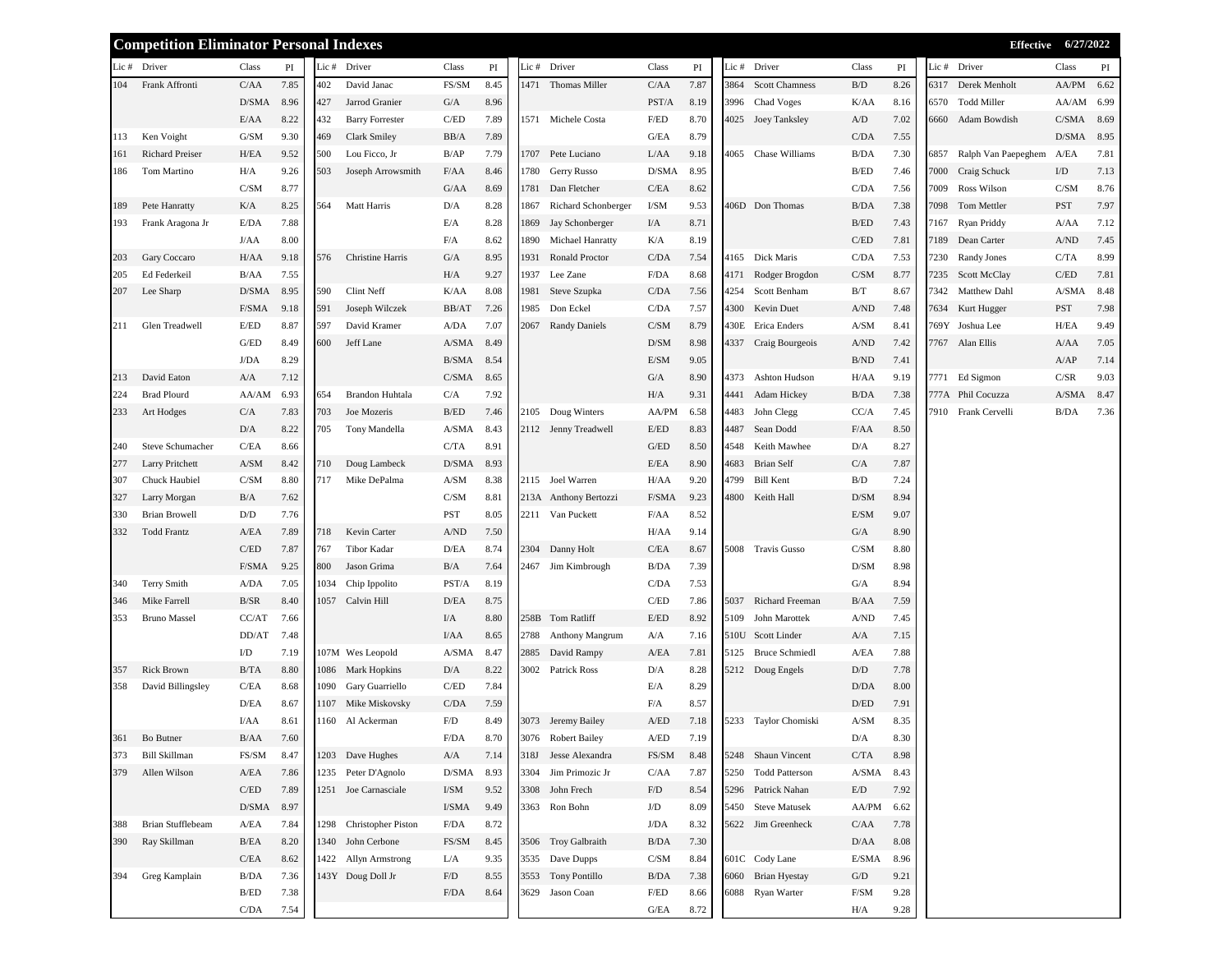|              | <b>Personal Index Reductions</b>             |                      |                                                  |                    |                            |                       |                  |                |                                            |                                   |                                         |                      |
|--------------|----------------------------------------------|----------------------|--------------------------------------------------|--------------------|----------------------------|-----------------------|------------------|----------------|--------------------------------------------|-----------------------------------|-----------------------------------------|----------------------|
| Lic #        | <b>Driver</b>                                | Class                | <b>Location / Event</b>                          | Date               | Mineshaft Y/N              | <b>Personal Index</b> | <b>Class IDX</b> | ET             | <b>Amount Under</b><br><b>Personal IDX</b> | <b>New Personal</b><br><b>IDX</b> | <b>Amount Under</b><br><b>Class IDX</b> | <b>New Class IDX</b> |
| 1781         | Dan Fletcher                                 | C/EA                 | Pomona, CA - PC1                                 | 2/14/16            | Y                          | 8.70                  | 8.70             | 8.027          | $-0.673$                                   | 8.68                              | $-0.673$                                |                      |
| 4025         | <b>Joey Tanksley</b>                         | A/D                  | Baytown, TX - LODRS 41                           | 2/28/16            | N                          | 7.04                  | 7.04             | 6.420          | $-0.620$                                   | 7.02                              | $-0.620$                                |                      |
| 4800         | Keith Hall                                   | E/SM                 | Baytown, TX - LODRS 41                           | 2/28/16            | ${\bf N}$                  | 9.10                  | 9.10             | 8.471          | $-0.629$                                   | 9.08                              | $-0.629$                                |                      |
| 600          | <b>Jeff Lane</b>                             | C/SMA                | Chandler, AZ - LODRS 71                          | 3/6/16             | $\mathbf N$                | 8.71                  | 8.71             | 8.071          | $-0.639$                                   | 8.68                              | $-0.639$                                |                      |
| 7767         | <b>Alan Ellis</b>                            | A/AP                 | Chandler, AZ - LODRS 71                          | 3/6/16             | N                          | 7.23                  | 7.23             | 6.568          | $-0.662$                                   | 7.17                              | $-0.662$                                |                      |
| 207          | <b>Lee Sharp</b>                             | <b>D/SMA</b>         | Gainesville, FL - LODRS 21                       | 3/12/16            | Y                          | 8.98                  | 8.98             | 8.293          | $-0.687$                                   | 8.95                              | $-0.687$                                |                      |
| 3553         | <b>Tony Pontillo</b>                         | B/DA                 | Gainesville, FL - LODRS 21                       | 3/12/16            | Y                          | 7.46                  | 7.46             | 6.789          | $-0.671$                                   | 7.44                              | $-0.671$                                |                      |
| 5622         | <b>Jim Greenheck</b>                         | C/AA                 | Gainesville, FL - LODRS 21                       | 3/12/16            | Y                          | 7.96                  | 7.96             | 7.300          | $-0.660$                                   | 7.95                              | $-0.660$                                |                      |
| 211          | <b>Glen Treadwell</b>                        | I/DA                 | Gainesville, FL - GF1                            | 3/20/16            | ${\bf N}$                  | 8.36                  | 8.36             | 7.740          | $-0.620$                                   | 8.34                              | $-0.620$                                |                      |
| 394          | <b>Greg Kamplain</b>                         | B/DA                 | Gainesville, FL - GF1                            | 3/20/16            | $\mathbf N$                | 7.46                  | 7.46             | 6.822          | $-0.638$                                   | 7.43                              | $-0.638$                                |                      |
| 1937         | Lee Zane                                     | H/EA                 | Gainesville, FL - GF1                            | 3/20/16            | $\mathbf N$                | 9.57                  | 9.57             | 8.953          | $-0.617$                                   | 9.56                              | $-0.617$                                |                      |
| 3076         | <b>Robert Bailey</b>                         | A/ED                 | Gainesville, FL - GF1                            | 3/20/16            | $\mathbf N$                | 7.31                  | 7.31             | 6.663          | $-0.647$                                   | 7.27                              | $-0.647$                                |                      |
| 5622         | <b>Jim Greenheck</b>                         | C/AA                 | Gainesville, FL - GF1                            | 3/20/16            | N.                         | 7.95                  | 7.96             | 7.233          | $-0.717$                                   | 7.85                              | $-0.727$                                | 7.94                 |
| 2211         | Van Puckett                                  | G/AA                 | Commerce, GA - LODRS 22                          | 4/1/16             | $\mathbf N$                | 8.91                  | 8.91             | 8.239          | $-0.671$                                   | 8.84                              | $-0.671$                                |                      |
| 211          | <b>Glen Treadwell</b>                        | J/DA                 | Commerce, GA - LODRS 23                          | 4/3/16             | $\mathbf Y$                | 8.34                  | 8.36             | 7.634          | $-0.706$                                   | 8.29                              | $-0.726$                                |                      |
| 705          | <b>Tony Mandella</b>                         | C/TA                 | Las Vegas, NV - LN1*                             | 4/3/16             | Y                          | 9.18                  | 9.18             | 8.517          | $-0.663$                                   | $9.17*$                           | $-0.663$                                |                      |
| 4548         | <b>Keith Mawhee</b>                          | D/A                  | Las Vegas, NV - LN1 <sup>*</sup>                 | 4/3/16             | Y                          | 8.47                  | 8.47             | 7.798          | $-0.672$                                   | $8.45*$                           | $-0.672$                                |                      |
| 2112         | <b>Jenny Treadwell</b>                       | E/ED                 | Charlotte, NC - LODRS 24                         | 4/17/16            | Y                          | 8.93                  | 8.93             | 8.270          | $-0.660$                                   | 8.92                              | $-0.660$                                |                      |
| 2347         | <b>Tony Terry</b>                            | G/AA                 | Charlotte, NC - LODRS 24                         | 4/17/16            | Y                          | 8.91                  | 8.91             | 8.217          | $-0.693$                                   | 8.87                              | $-0.693$                                |                      |
| 469          | <b>Clark Smiley</b>                          | BB/A                 | Ennis, TX - LODRS 43                             | 4/24/16            | Y                          | 7.96                  | 7.96             | 7.285          | $-0.675$                                   | 7.94                              | $-0.675$                                |                      |
| 5250         | <b>Todd Patterson</b>                        | A/SMA                | Ennis, TX - LODRS 43                             | 4/24/16            | Y                          | 8.54                  | 8.54             | 7.879          | $-0.661$                                   | 8.53                              | $-0.661$                                |                      |
| 1251         | <b>Joe Carnasciale</b>                       | <b>SMA</b>           | Charlotte, NC - CN1                              | 4/24/16            | Y                          | 9.58                  | 9.58             | 8.899          | $-0.681$                                   | 9.55                              | $-0.681$                                |                      |
| 2067         | <b>Randy Daniels</b>                         | H/A                  | <b>Charlotte, NC - CN1</b>                       | 4/24/16            | $\mathbf Y$                | 9.32                  | 9.32             | 8.655          | $-0.665$                                   | 9.31                              | $-0.665$                                |                      |
| 1160         | Al Ackerman                                  | F/D                  | Richmond, VA - LODRS 11                          | 4/30/16            | $\mathbf N$                | 8.67                  | 8.67             | 8.001          | $-0.669$                                   | 8.61                              | $-0.669$                                |                      |
| 1203         | <b>Dave Hughes</b>                           | A/A                  | Richmond, VA - LODRS 11                          | 4/30/16            | ${\bf N}$                  | 7.17                  | 7.17             | 6.532          | $-0.638$                                   | 7.14                              | $-0.638$                                |                      |
| 1251         | Joe Carnasciale                              | <b>SMA</b>           | Richmond, VA - LODRS 11                          | 4/30/16            | ${\bf N}$                  | 9.55                  | 9.58             | 8.906          | $-0.644$                                   | 9.51                              | $-0.674$                                |                      |
| 1471         | <b>Thomas Miller</b>                         | PST/A                | Richmond, VA - LODRS 11                          | 4/30/16            | $\mathbf N$                | 8.26                  | 8.26             | 7.615          | $-0.645$                                   | 8.22                              | $-0.645$                                |                      |
| 6060         | <b>Brian Hyerstay</b>                        | G/D                  | Boise, ID - LODRS 61*                            | 5/1/16             | ${\bf N}$                  | 9.97                  | 9.97             | 9.328          | $-0.642$                                   | $9.93*$                           | $-0.642$                                |                      |
| 390          | <b>Ray Skillman</b>                          | <b>B/EA</b>          | Indianapolis, IN - LODRS 31                      | 5/1/16             | Y                          | 8.27                  | 8.27             | 7.541          | $-0.729$                                   | 8.20                              | $-0.729$                                |                      |
| 346          | <b>Mike Farrell</b>                          | B/SR                 | Indianapolis, IN - LODRS 31                      | 5/20/16            | Y                          | 8.42                  | 8.42             | 7.750          | $-0.670$                                   | 8.40                              | $-0.670$                                |                      |
| 332          | <b>Todd Frantz</b>                           | <b>F/SMA</b>         | Norwalk, OH - LODRS 32                           | 5/22/16            | ${\bf N}$                  | 9.26                  | 9.26             | 8.650          | $-0.610$                                   | 9.25                              | $-0.610$                                |                      |
| 394          | <b>Greg Kamplain</b>                         | B/DA                 | Norwalk, OH - LODRS 32                           | 5/22/16            | N                          | 7.43                  | 7.46             | 6.803          | $-0.627$                                   | 7.41                              | $-0.657$                                |                      |
| 3068         | <b>Steve Ambrose</b>                         | I/AA                 | Norwalk, OH - LODRS 32                           | 5/22/16            | $\mathbf N$                | 8.40                  | 8.40             | 7.756          | $-0.644$                                   | 8.36                              | $-0.644$                                |                      |
| 3076         | <b>Robert Bailey</b>                         | A/ED                 | Norwalk, OH - LODRS 32                           | 5/22/16            | $\mathbf N$                | 7.27                  | 7.31             | 6.636          | $-0.634$                                   | 7.24                              | $-0.674$                                |                      |
| 3506         | <b>Troy Galbraith</b>                        | B/DA                 | Norwalk, OH - LODRS 32                           | 5/22/16            | $\mathbf N$                | 7.46                  | 7.46             | 6.782<br>6.798 | $-0.678$                                   | 7.39                              | $-0.678$                                |                      |
| 7910         | <b>Frank Cervelli</b>                        | B/DA                 | Norwalk, OH - LODRS 32                           | 5/22/16            | $\mathbf N$<br>$\mathbf N$ | 7.46<br>8.10          | 7.46             |                | $-0.662$                                   | 7.40                              | $-0.662$<br>$-0.645$                    |                      |
| 143Y<br>353  | Doug Doll Jr<br><b>Bruno Massel</b>          | E/DA<br><b>DD/AT</b> | Maple Grove, PA - LODRS 12                       | 5/29/16<br>5/29/16 | Y                          | 7.72                  | 8.10<br>7.72     | 7.455<br>7.030 | $-0.645$<br>$-0.690$                       | 8.06<br>7.68                      | $-0.690$                                |                      |
| 394          |                                              | B/ED                 | Bowling Green, KY - BK1<br>Joliet, IL - LODRS 33 | 6/5/16             | Y                          |                       | 7.55             | 6.879          | $-0.671$                                   | 7.53                              | $-0.671$                                |                      |
| 3073         | <b>Greg Kamplain</b><br><b>Jeremy Bailey</b> | A/ED                 | Joliet, IL - LODRS 33                            | 6/5/16             | Y                          | 7.55<br>7.31          | 7.31             | 6.610          | $-0.700$                                   | 7.26                              | $-0.700$                                |                      |
|              | Ron Bohn                                     | J/D                  | Joliet, IL - LODRS 33                            |                    | Y                          |                       |                  |                |                                            | 8.27                              | $-0.695$                                |                      |
| 3363<br>3996 | <b>Chad Voges</b>                            | K/AA                 | Joliet, IL - LODRS 33                            | 6/5/16<br>6/5/16   | Y                          | 8.31<br>8.30          | 8.31<br>8.30     | 7.615<br>7.637 | $-0.695$<br>$-0.663$                       | 8.29                              | $-0.663$                                |                      |
| 406D         | Don Thomas                                   | <b>B/DA</b>          | Great Bend, KS - LODRS 51*                       | 6/5/16             | ${\bf N}$                  | 7.53                  | 7.53             | 6.854          | $-0.676$                                   | $7.46*$                           | $-0.676$                                |                      |
| 4337         | <b>Craig Bourgeois</b>                       | A/ND                 | Tulsa, OK - LODRS 44                             | 6/12/16            | $\mathbf N$                | 7.53                  | 7.53             | 6.886          | $-0.644$                                   | 7.49                              | $-0.644$                                |                      |
| 4440         | Kevin Self                                   | F/EA                 | Tulsa, OK - LODRS 44                             | 6/12/16            | $\mathbf N$                | 8.48                  | 8.48             | 7.853          | $-0.627$                                   | 8.46                              | $-0.627$                                |                      |
| 233          | <b>Art Hodges</b>                            | C/A                  | Englishtown, NJ - EJ1                            | 6/12/16            | Y                          | 7.96                  | 7.96             | 7.272          | $-0.688$                                   | 7.93                              | $-0.688$                                |                      |
|              |                                              |                      |                                                  |                    |                            |                       |                  |                |                                            |                                   |                                         |                      |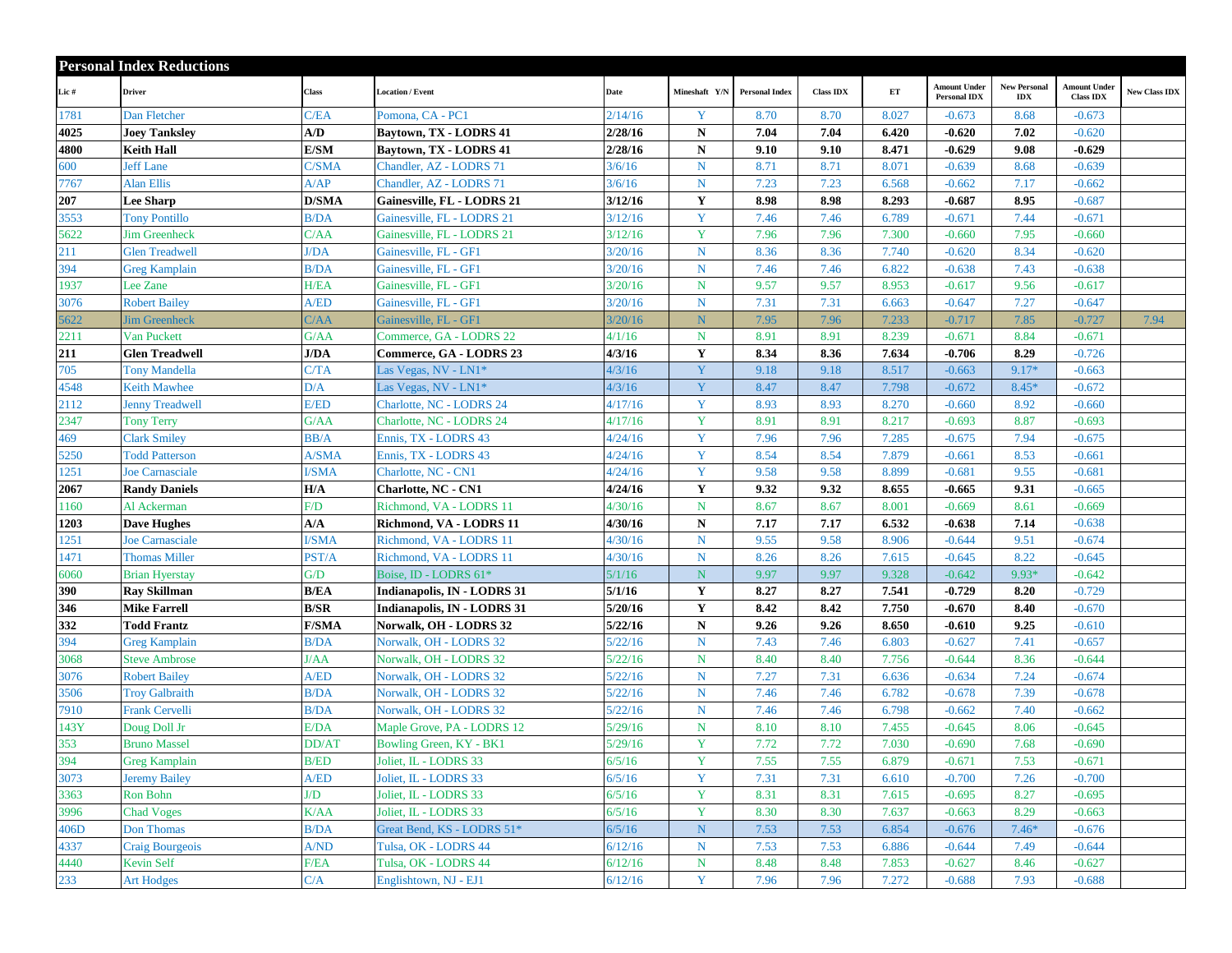|      | <b>Personal Index Reductions</b> |                |                               |                   |                         |                       |                  |       |                                            |                                   |                                  |                      |
|------|----------------------------------|----------------|-------------------------------|-------------------|-------------------------|-----------------------|------------------|-------|--------------------------------------------|-----------------------------------|----------------------------------|----------------------|
| Lic# | <b>Driver</b>                    | Class          | <b>Location / Event</b>       | Date              | Mineshaft Y/N           | <b>Personal Index</b> | <b>Class IDX</b> | ET    | <b>Amount Under</b><br><b>Personal IDX</b> | <b>New Personal</b><br><b>IDX</b> | Amount Under<br><b>Class IDX</b> | <b>New Class IDX</b> |
| 406D | <b>Don Thomas</b>                | <b>B/DA</b>    | Denver, CO - LODRS 52*        | 6/19/16           | $\mathbf Y$             | 7.83                  | 7.90             | 7.162 | $-0.668$                                   | $7.82*$                           | $-0.738$                         |                      |
| 1160 | Al Ackerman                      | F/D            | Lebanon Valley, NY - LODRS 13 | 7/3/16            | $\mathbf N$             | 8.61                  | 8.67             | 7.985 | $-0.625$                                   | 8.59                              | $-0.685$                         |                      |
| 143Y | Doug Doll Jr                     | E/DA           | Lebanon Valley, NY - LODRS 13 | 7/3/16            | $\mathbf N$             | 8.06                  | 8.10             | 7.425 | $-0.635$                                   | 8.03                              | $-0.675$                         |                      |
| 1707 | Pete Luciano                     | L/AA           | Lebanon Valley, NY - LODRS 13 | 7/3/16            | N                       | 9.26                  | 9.26             | 8.649 | $-0.611$                                   | 9.25                              | $-0.611$                         |                      |
| 600  | <b>Jeff Lane</b>                 | <b>B/SMA</b>   | Joliet, IL - CI1              | 7/8/16            | ${\bf N}$               | 8.60                  | 8.60             | 7.949 | $-0.651$                                   | 8.55                              | $-0.651$                         |                      |
| 3068 | <b>Steve Ambrose</b>             | l/AA           | Joliet, IL - CI1              | 7/8/16            | $\mathbf N$             | 8.36                  | 8.40             | 7.706 | $-0.654$                                   | 8.31                              | $-0.694$                         |                      |
| 3073 | <b>Jeremy Bailey</b>             | A/ED           | Joliet, IL - CI1              | 7/8/16            | ${\bf N}$               | 7.26                  | 7.31             | 6.580 | $-0.680$                                   | 7.18                              | $-0.730$                         | 7.28                 |
| 5212 | Doug Engels                      | D/D            | Joliet, IL - CI1              | 7/8/16            | ${\bf N}$               | 7.86                  | 7.86             | 7.240 | $-0.620$                                   | 7.84                              | $-0.620$                         |                      |
| 5248 | <b>Shaun Vincent</b>             | C/TA           | Joliet, IL - CI1              | 7/8/16            | ${\bf N}$               | 9.04                  | 9.04             | 8.380 | $-0.660$                                   | 8.98                              | $-0.660$                         |                      |
| 5296 | Patrick Nahan                    | E/D            | Joliet, IL - CI1              | 7/8/16            | ${\bf N}$               | 7.98                  | 7.98             | 7.314 | $-0.666$                                   | 7.92                              | $-0.666$                         |                      |
| 330  | <b>Brian Browell</b>             | D/D            | Joliet, IL - CI1              | 7/9/16            | ${\bf N}$               | 7.86                  | 7.86             | 7.236 | $-0.624$                                   | 7.84                              | $-0.624$                         |                      |
| 5250 | <b>Todd Patterson</b>            | A/SMA          | Joliet, IL - CI1              | 7/10/16           | $\mathbf N$             | 8.53                  | 8.54             | 7.869 | $-0.661$                                   | 8.47                              | $-0.671$                         |                      |
| 6660 | Adam Bowdish                     | C/SMA          | Woodburn, OR - LODRS 64       | 7/17/16           | $\mathbf N$             | 8.71                  | 8.71             | 8.089 | $-0.621$                                   | 8.69                              | $-0.621$                         |                      |
| 6857 | Ralph Van Paepeghem              | A/EA           | Woodburn, OR - LODRS 64       | 7/17/16           | ${\bf N}$               | 7.92                  | 7.92             | 7.294 | $-0.626$                                   | 7.90                              | $-0.626$                         |                      |
| 1160 | Al Ackerman                      | $\overline{f}$ | Epping, NH - LODRS 14         | $\frac{7}{24/16}$ | N                       | 8.59                  | 8.67             | 7.955 | $-0.635$                                   | 8.56                              | $-0.715$                         | 8.66                 |
| 7235 | <b>Scott McClay</b>              | C/ED           | Sonoma, CA - LODRS 74         | 7/24/16           | $\mathbf N$             | 7.93                  | 7.93             | 7.267 | $-0.663$                                   | 7.87                              | $-0.663$                         |                      |
| 4799 | <b>Bill Kent</b>                 | B/D            | Denver, CO - DC1*             | 7/23/16           | ${\bf N}$               | 7.69                  | 7.69             | 7.051 | $-0.639$                                   | $7.66*$                           | $-0.639$                         |                      |
| 7767 | Alan Ellis                       | A/AP           | Denver, CO - DC1*             | 7/23/16           | ${\bf N}$               | 7.58                  | 7.64             | 6.948 | $-0.632$                                   | $7.55*$                           | $-0.692$                         |                      |
| 500  | Lou Ficco, Jr                    | B/AP           | Denver, CO - DC1*             | 7/24/16           | ${\bf N}$               | 8.35                  | 8.35             | 7.664 | $-0.686$                                   | $8.27*$                           | $-0.686$                         |                      |
| 590  | <b>Clint Neff</b>                | K/AA           | Topeka, KS - LODRS 53         | 7/29/16           | $N_{\odot}$             | 8.30                  | 8.30             | 7.680 | $-0.620$                                   | 8.28                              | $-0.620$                         |                      |
| 4337 | Craig Bourgeois                  | B/ND           | Topeka, KS - LODRS 53         | 7/29/16           | $\mathbf N$             | 7.56                  | 7.56             | 6.936 | $-0.624$                                   | 7.54                              | $-0.624$                         |                      |
| 6636 | <b>Ray Martin</b>                | AA/PM          | Seattle, WA - SW1             | 3/6/16            | ${\bf N}$               | 6.86                  | 6.86             | 6.091 | $-0.769$                                   | 6.76                              | $-0.769$                         | 6.80                 |
| 6857 | Ralph Van Paepeghem              | A/EA           | Seattle, WA - SW1             | 3/6/16            | $\mathbf N$             | 7.90                  | 7.92             | 7.262 | $-0.638$                                   | 7.87                              | $-0.658$                         |                      |
| 143Y | Doug Doll Jr                     | E/DA           | Atco, NJ - LODRS 15           | 8/6/16            | N                       | 8.03                  | 8.10             | 7.419 | $-0.611$                                   | 8.02                              | $-0.681$                         |                      |
| 591  | <b>Joseph Wilczek</b>            | <b>BB/AT</b>   | Brainerd, MN - LODRS 55       | 8/14/16           | ${\bf N}$               | 7.27                  | 7.27             | 6.660 | $-0.610$                                   | 7.26                              | $-0.610$                         |                      |
| 600  | <b>Jeff Lane</b>                 | C/SMA          | Seattle, WA - LODRS 65        | 3/20/16           | $N_{\odot}$             | 8.68                  | 8.71             | 8.055 | $-0.625$                                   | 8.66                              | $-0.655$                         |                      |
| 1057 | Calvin Hill                      | D/EA           | Rising Sun, MD - LODRS 16     | 3/21/16           | $\mathbf N$             | 8.82                  | 8.82             | 8.174 | $-0.646$                                   | 8.78                              | $-0.646$                         |                      |
| 1251 | Joe Carnasciale                  | <b>SMA</b>     | Rising Sun, MD - LODRS 16     | 8/21/16           | ${\bf N}$               | 9.51                  | 9.58             | 8.892 | $-0.618$                                   | 9.50                              | $-0.688$                         |                      |
| 143Y | Doug Doll Jr                     | E/DA           | Rising Sun, MD - LODRS 16     | 8/21/16           | $\mathbf N$             | 8.02                  | 8.10             | 7.392 | $-0.628$                                   | 8.00                              | $-0.708$                         |                      |
| 1471 | <b>Thomas Miller</b>             | PST/A          | Rising Sun, MD - LODRS 16     | 8/21/16           | ${\bf N}$               | 8.22                  | 8.26             | 7.585 | $-0.635$                                   | 8.19                              | $-0.675$                         |                      |
| 4254 | <b>Scott Benham</b>              | B/T            | Rising Sun, MD - LODRS 16     | 8/21/16           | $\mathbf N$             | 8.80                  | 8.80             | 8.153 | $-0.647$                                   | 8.76                              | $-0.647$                         |                      |
| 2467 | <b>Jim Kimbrough</b>             | C/DA           | Bowling Green, KY - LODRS 36  | 8/28/16           | $N_{\odot}$             | 7.60                  | 7.60             | 6.948 | $-0.652$                                   | 7.55                              | $-0.652$                         |                      |
| 3996 | <b>Chad Voges</b>                | K/AA           | Bowling Green, KY - LODRS 36  | 3/28/16           | $\mathbf N$             | 8.29                  | 8.30             | 7.649 | $-0.641$                                   | 8.25                              | $-0.651$                         |                      |
| 1160 | Al Ackerman                      | $\sqrt{D}$     | Indianapolis, IN - II1        | 9/4/16            | $\overline{\mathbf{Y}}$ | 8.56                  | 8.66             | 7.885 | $-0.675$                                   | 8.54                              | $-0.775$                         | 8.64                 |
| 3308 | <b>John Frech</b>                | F/D            | Indianapolis, IN - II1        | 9/4/16            | Y                       | 8.66                  | 8.66             | 7.965 | $-0.695$                                   | 8.62                              | $-0.695$                         |                      |
| 3363 | Ron Bohn                         | $\sqrt{D}$     | Indianapolis, IN - II1        | 9/4/16            | $\overline{\mathbf{V}}$ | 8.27                  | 8.31             | 7.540 | $-0.730$                                   | 8.19                              | $-0.770$                         | 8.29                 |
| 3629 | <b>Jason Coan</b>                | G/EA           | Indianapolis, IN - II1        | 9/4/16            | Y                       | 8.83                  | 8.83             | 8.109 | $-0.721$                                   | 8.76                              | $-0.721$                         |                      |
| 3996 | <b>Chad Voges</b>                | K/AA           | Indianapolis, IN - II1        | 9/4/16            | Y                       | 8.25                  | 8.30             | 7.588 | $-0.662$                                   | 8.24                              | $-0.712$                         |                      |
| 4440 | Kevin Self                       | F/EA           | Indianapolis, IN - II1        | 9/4/16            | Y                       | 8.46                  | 8.48             | 7.783 | $-0.677$                                   | 8.44                              | $-0.697$                         |                      |
| 1057 | <b>Calvin Hill</b>               | D/EA           | Englishtown, NJ - LODRS 17    | 9/11/16           | ${\bf N}$               | 8.78                  | 8.82             | 8.148 | $-0.632$                                   | 8.75                              | $-0.672$                         |                      |
| 143Y | Doug Doll Jr                     | E/DA           | Englishtown, NJ - LODRS 17    | 9/11/16           | ${\bf N}$               | 8.00                  | 8.10             | 7.379 | $-0.621$                                   | 7.98                              | $-0.721$                         | 8.08                 |
| 1707 | <b>Pete Luciano</b>              | L/AA           | Englishtown, NJ - LODRS 17    | 9/11/16           | $\mathbf N$             | 9.25                  | 9.26             | 8.580 | $-0.670$                                   | 9.18                              | $-0.680$                         |                      |
| 1780 | Gerry Russo                      | D/SMA          | Englishtown, NJ - LODRS 17    | 9/11/16           | $\mathbf N$             | 8.98                  | 8.98             | 8.344 | $-0.636$                                   | 8.95                              | $-0.636$                         |                      |
| 2211 | Van Puckett                      | H/AA           | Charlotte, NC - CN2           | 9/18/16           | Y                       | 9.26                  | 9.26             | 8.586 | $-0.674$                                   | 9.24                              | $-0.674$                         |                      |
| 4440 | Kevin Self                       | F/EA           | Gilliam, LA - LODRS 45        | 9/18/16           | $\mathbf N$             | 8.44                  | 8.48             | 7.819 | $-0.621$                                   | 8.42                              | $-0.661$                         |                      |
| 6060 | <b>Brian Hyerstay</b>            | G/D            | Woodburn, OR - LODRS 66       | 9/18/16           | $\mathbf N$             | 9.68                  | 9.72             | 9.069 | $-0.611$                                   | 9.67                              | $-0.651$                         |                      |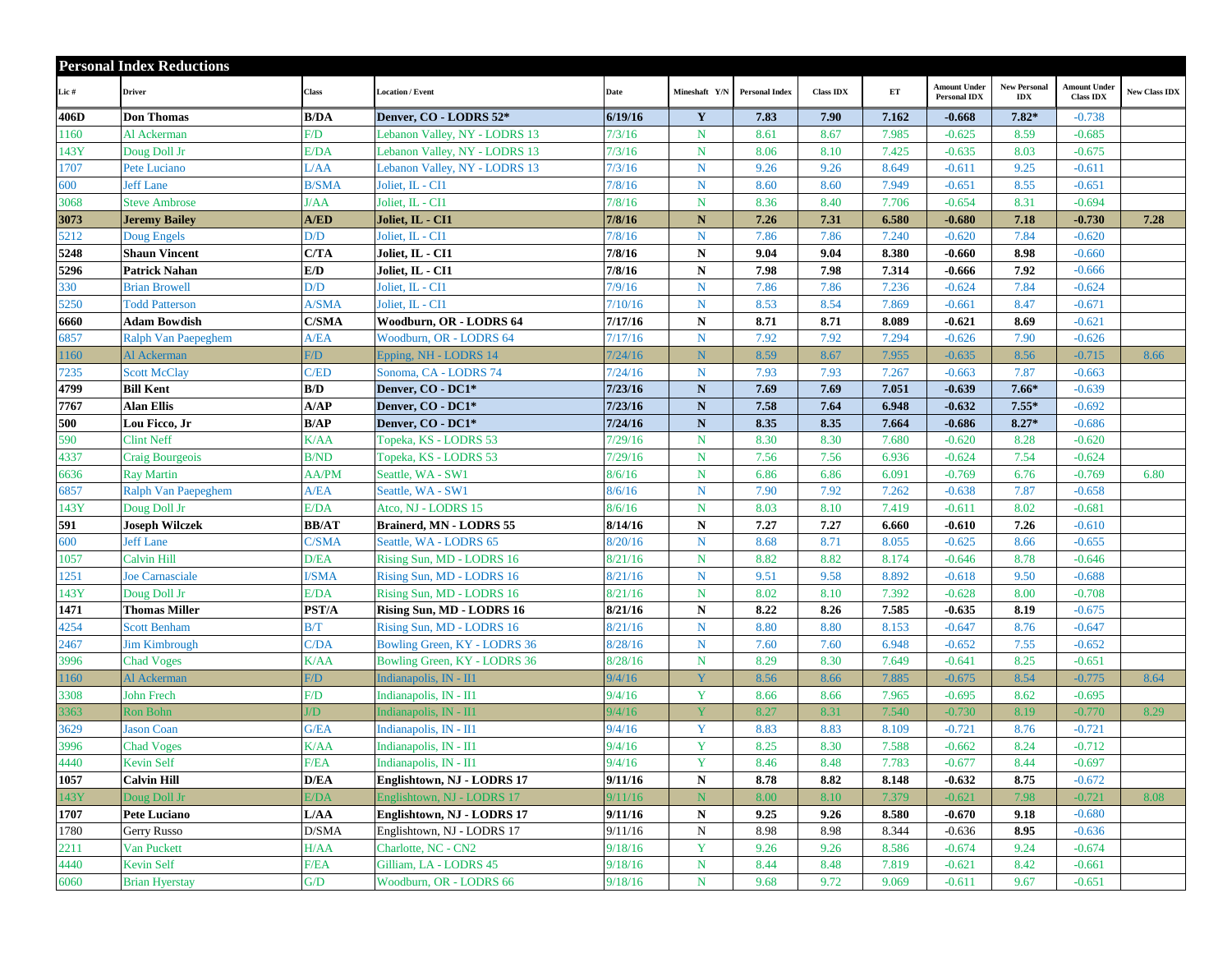|      | <b>Personal Index Reductions</b> |              |                                  |          |               |                       |                  |       |                                            |                                   |                                  |                      |
|------|----------------------------------|--------------|----------------------------------|----------|---------------|-----------------------|------------------|-------|--------------------------------------------|-----------------------------------|----------------------------------|----------------------|
| Lic# | <b>Driver</b>                    | Class        | <b>Location / Event</b>          | Date     | Mineshaft Y/N | <b>Personal Index</b> | <b>Class IDX</b> | ET    | <b>Amount Under</b><br><b>Personal IDX</b> | <b>New Personal</b><br><b>IDX</b> | Amount Under<br><b>Class IDX</b> | <b>New Class IDX</b> |
| 7000 | <b>Craig Schuck</b>              | $\sqrt{D}$   | Woodburn, OR - LODRS 66          | 9/18/16  | N             | 7.33                  | 7.33             | 6.616 | $-0.714$                                   | 7.23                              | $-0.714$                         | 7.32                 |
| 394  | Greg Kamplain                    | <b>B/ED</b>  | Madison, IL - MI1                | 9/24/16  | $\mathbf N$   | 7.53                  | 7.55             | 6.887 | $-0.643$                                   | 7.49                              | $-0.663$                         |                      |
| 3506 | <b>Troy Galbraith</b>            | B/DA         | Madison, IL - MI1                | 9/24/16  | N             | 7.39                  | 7.46             | 6.748 | $-0.642$                                   | 7.35                              | $-0.712$                         | 7.45                 |
| 5008 | <b>Travis Gusso</b>              | D/SM         | Madison, IL - MI1                | 9/24/16  | N             | 9.04                  | 9.04             | 8.423 | $-0.617$                                   | 9.03                              | $-0.617$                         |                      |
| 7910 | <b>Frank Cervelli</b>            | <b>B/DA</b>  | Madison, IL - MI1                | 9/24/16  | ${\bf N}$     | 7.40                  | 7.46             | 6.753 | $-0.647$                                   | 7.36                              | $-0.707$                         |                      |
| 340  | <b>Terry Smith</b>               | A/DA         | Madison, IL - MI1                | 9/25/16  | $\mathbf N$   | 7.17                  | 7.17             | 6.547 | $-0.623$                                   | 7.15                              | $-0.623$                         |                      |
| 6857 | Ralph Van Paepeghem              | A/EA         | West Valley City, UT - LODRS 75* | 9/25/16  | N             | 8.22                  | 8.27             | 7.574 | $-0.646$                                   | 8.18*                             | $-0.696$                         |                      |
| 6857 | <b>Ralph Van Paepeghem</b>       | A/EA         | West Valley City, UT - LODRS 76* | 9/26/16  | ${\bf N}$     | 8.18                  | 8.27             | 7.556 | $-0.624$                                   | $8.16*$                           | $-0.714$                         | 8.26                 |
| 1160 | Al Ackerman                      | F/D          | <b>Reading, PA - RP1</b>         | 10/3/16  | $\mathbf N$   | 8.54                  | 8.64             | 7.881 | $-0.659$                                   | 8.49                              | $-0.759$                         | 8.59                 |
| 1251 | <b>Joe Carnasciale</b>           | <b>I/SMA</b> | Reading, PA - RP1                | 10/3/16  | ${\bf N}$     | 9.50                  | 9.55             | 8.890 | $-0.610$                                   | 9.49                              | $-0.660$                         |                      |
| 469  | <b>Clark Smiley</b>              | BB/A         | Noble, OK - LODRS 46             | 10/9/16  | Y             | 7.94                  | 7.96             | 7.280 | $-0.660$                                   | 7.93                              | $-0.680$                         |                      |
| 4683 | <b>Brian Self</b>                | C/A          | Noble, OK - LODRS 46             | 10/9/16  | $\mathbf Y$   | 7.96                  | 7.96             | 7.214 | $-0.746$                                   | 7.87                              | $-0.746$                         |                      |
| 207  | <b>Lee Sharp</b>                 | <b>F/SMA</b> | Reynolds, GA - LODRS 26          | 10/16/16 | $\mathbf N$   | 9.26                  | 9.26             | 8.576 | $-0.684$                                   | 9.18                              | $-0.684$                         |                      |
| 211  | <b>Glen Treadwell</b>            | G/ED         | Reynolds, GA - LODRS 26          | 10/16/16 | N             | 8.52                  | 8.52             | 7.890 | $-0.630$                                   | 8.49                              | $-0.630$                         |                      |
| 2211 | <b>Van Puckett</b>               | H/AA         | <b>Reynolds, GA - LODRS 26</b>   | 10/16/16 | N.            | 9.24                  | 9.26             | 8.512 | $-0.728$                                   | 9.14                              | $-0.748$                         | 9.22                 |
| 5125 | <b>Bruce Schmiedl</b>            | A/EA         | Las Vegas, NV - LN2*             | 10/29/16 | $\mathbf N$   | 8.02                  | 8.02             | 7.388 | $-0.632$                                   | 7.99*                             | $-0.632$                         |                      |
| 5250 | <b>Todd Patterson</b>            | <b>A/SMA</b> | Las Vegas, NV - LN2*             | 10/29/16 | ${\bf N}$     | 8.60                  | 8.67             | 7.952 | $-0.648$                                   | $8.56*$                           | $-0.718$                         | 8.66*                |
| 6060 | <b>Brian Hyerstay</b>            | G/D          | Las Vegas, NV - LN2*             | 10/29/16 | N             | 9.86                  | 9.91             | 9.171 | $-0.689$                                   | 9.78*                             | $-0.739$                         | 9.88*                |
| 2885 | <b>David Rampy</b>               | A/EA         | Las Vegas, NV - LN2*             | 10/30/16 | N             | 8.02                  | 8.02             | 7.368 | $-0.652$                                   | 7.97*                             | $-0.652$                         |                      |
| 2112 | <b>Jenny Treadwell</b>           | <b>E/ED</b>  | Rockingham, NC - LODRS 27        | 10/30/16 | Y             | 8.92                  | 8.93             | 8.226 | $-0.694$                                   | 8.88                              | $-0.704$                         |                      |
| 705  | <b>Tony Mandella</b>             | C/TA         | Las Vegas, NV - LODRS 77*        | 11/6/16  | Y             | 9.17                  | 9.18             | 8.509 | $-0.661$                                   | $9.16*$                           | $-0.671$                         |                      |
| 601  | <b>Cody Lane</b>                 | E/SMA        | Pomona, CA - PC2                 | 11/12/16 | N             | 8.98                  | 8.98             | 8.356 | $-0.624$                                   | 8.96                              | $-0.624$                         |                      |
| 703  | <b>Joe Mozeris</b>               | <b>B/ED</b>  | Pomona, CA - PC2                 | 11/12/16 | $\mathbf N$   | 7.55                  | 7.55             | 6.937 | $-0.613$                                   | 7.54                              | $-0.613$                         |                      |
| 717  | <b>Mike DePalma</b>              | <b>PST</b>   | Pomona, CA - PC2                 | 11/12/16 | ${\bf N}$     | 8.07                  | 8.07             | 7.446 | $-0.624$                                   | 8.05                              | $-0.624$                         |                      |
| 7009 | <b>Ross Wilson</b>               | C/SM         | Pomona, CA - PC2                 | 11/12/16 | $\mathbf N$   | 8.85                  | 8.85             | 8.222 | $-0.628$                                   | 8.83                              | $-0.628$                         |                      |
| 769Y | <b>Josh Lee</b>                  | <b>H/EA</b>  | Pomona, CA - PC2                 | 11/12/16 | N             | 9.57                  | 9.57             | 8.885 | $-0.685$                                   | 9.49                              | $-0.685$                         |                      |
| 6060 | Brian Hyerstay                   | G/D          | Pomona, CA - PC2                 | 11/13/16 | N             | 9.59                  | 9.69             | 8.865 | $-0.725$                                   | 9.49                              | $-0.825$                         | 9.59                 |
| 590  | <b>Clint Neff</b>                | K/AA         | Pomona, CA - PC1                 | 2/12/17  | $\mathbf N$   | 8.28                  | 8.30             | 7.644 | $-0.636$                                   | 8.25                              | $-0.656$                         |                      |
| 705  | <b>Tony Mandella</b>             | C/TA         | Pomona, CA - PC1                 | 2/12/17  | $\mathbf N$   | 9.02                  | 9.04             | 8.379 | $-0.641$                                   | 8.98                              | $-0.661$                         |                      |
| 710  | Doug Lambeck                     | D/SMA        | Pomona, CA - PC1                 | 2/12/17  | ${\bf N}$     | 8.98                  | 8.98             | 8.351 | $-0.629$                                   | 8.96                              | $-0.629$                         |                      |
| 7771 | <b>Ed Sigmon</b>                 | C/SR         | Pomona, CA - PC1                 | 2/12/17  | $\mathbf N$   | 9.05                  | 9.05             | 8.439 | $-0.611$                                   | 9.04                              | $-0.611$                         |                      |
| 379  | Allen Wilson                     | <b>D/SMA</b> | Orlando, FL - LODRS 21           | 2/19/17  | ${\bf N}$     | 8.98                  | 8.98             | 8.366 | $-0.614$                                   | 8.97                              | $-0.614$                         |                      |
| 2112 | <b>Jenny Treadwell</b>           | E/ED         | Orlando, FL - LODRS 21           | 2/19/17  | N             | 8.88                  | 8.93             | 8.224 | $-0.656$                                   | 8.83                              | $-0.706$                         |                      |
| 3002 | <b>Patrick Ross</b>              | D/A          | Gainesville, FL - LODRS 22       | 3/11/17  | $\mathbf N$   | 8.35                  | 8.35             | 7.716 | $-0.634$                                   | 8.32                              | $-0.634$                         |                      |
| 4800 | <b>Keith Hall</b>                | D/SM         | Baytown, TX - LODRS 41           | 3/26/17  | Y             | 9.04                  | 9.04             | 8.351 | $-0.689$                                   | 9.01                              | $-0.689$                         |                      |
| 705  | <b>Tony Mandella</b>             | C/TA         | Las Vegas, NV - LN1*             | 1/2/17   | N             | 9.11                  | 9.17             | 8.490 | $-0.620$                                   | $9.09*$                           | $-0.680$                         |                      |
| 1781 | <b>Dan Fletcher</b>              | C/EA         | Las Vegas, NV - LN1*             | 4/2/17   | N             | 8.80                  | 8.82             | 8.136 | $-0.664$                                   | $8.74*$                           | $-0.684$                         |                      |
| 4548 | <b>Keith Mawhee</b>              | D/A          | Las Vegas, NV - LN1 <sup>*</sup> | 4/2/17   | N             | 8.44                  | 8.46             | 7.822 | $-0.618$                                   | $8.43*$                           | $-0.638$                         |                      |
| 7767 | <b>Alan Ellis</b>                | A/AA         | Las Vegas, NV - LN1*             | 4/2/17   | N             | 7.26                  | 7.26             | 6.535 | $-0.725$                                   | $7.16*$                           | $-0.725$                         | $7.24*$              |
| 233  | <b>Art Hodges</b>                | C/A          | Valdosta, GA - LODRS 23          | 4/2/17   | Y             | 7.93                  | 7.96             | 7.259 | $-0.671$                                   | 7.91                              | $-0.701$                         |                      |
| 2067 | <b>Randy Daniels</b>             | C/SM         | Valdosta, GA - LODRS 23          | 4/2/17   | $\mathbf Y$   | 8.85                  | 8.85             | 8.158 | $-0.692$                                   | 8.81                              | $-0.692$                         |                      |
| 2112 | <b>Jenny Treadwell</b>           | G/ED         | Valdosta, GA - LODRS 23          | 4/2/17   | Y             | 8.52                  | 8.52             | 7.851 | $-0.669$                                   | 8.51                              | $-0.669$                         |                      |
| 3002 | <b>Patrick Ross</b>              | E/A          | Valdosta, GA - LODRS 23          | 4/2/17   | Y             | 8.35                  | 8.35             | 7.688 | $-0.662$                                   | 8.34                              | $-0.662$                         |                      |
| 2467 | <b>Jim Kimbrough</b>             | C/DA         | Charlotte, NC - CN1              | 4/29/17  | ${\bf N}$     | 7.55                  | 7.60             | 6.926 | $-0.624$                                   | 7.53                              | $-0.674$                         |                      |
| 353  | <b>Bruno Massel</b>              | DD/AT        | Charlotte, NC - CN1              | 4/30/17  | $\mathbf N$   | 7.68                  | 7.72             | 7.024 | $-0.656$                                   | 7.63                              | $-0.696$                         |                      |
| 213A | <b>Anthony Bertozzi</b>          | <b>F/SMA</b> | <b>Charlotte, NC - CN1</b>       | 4/30/17  | ${\bf N}$     | 9.26                  | 9.26             | 8.626 | $-0.634$                                   | 9.23                              | $-0.634$                         |                      |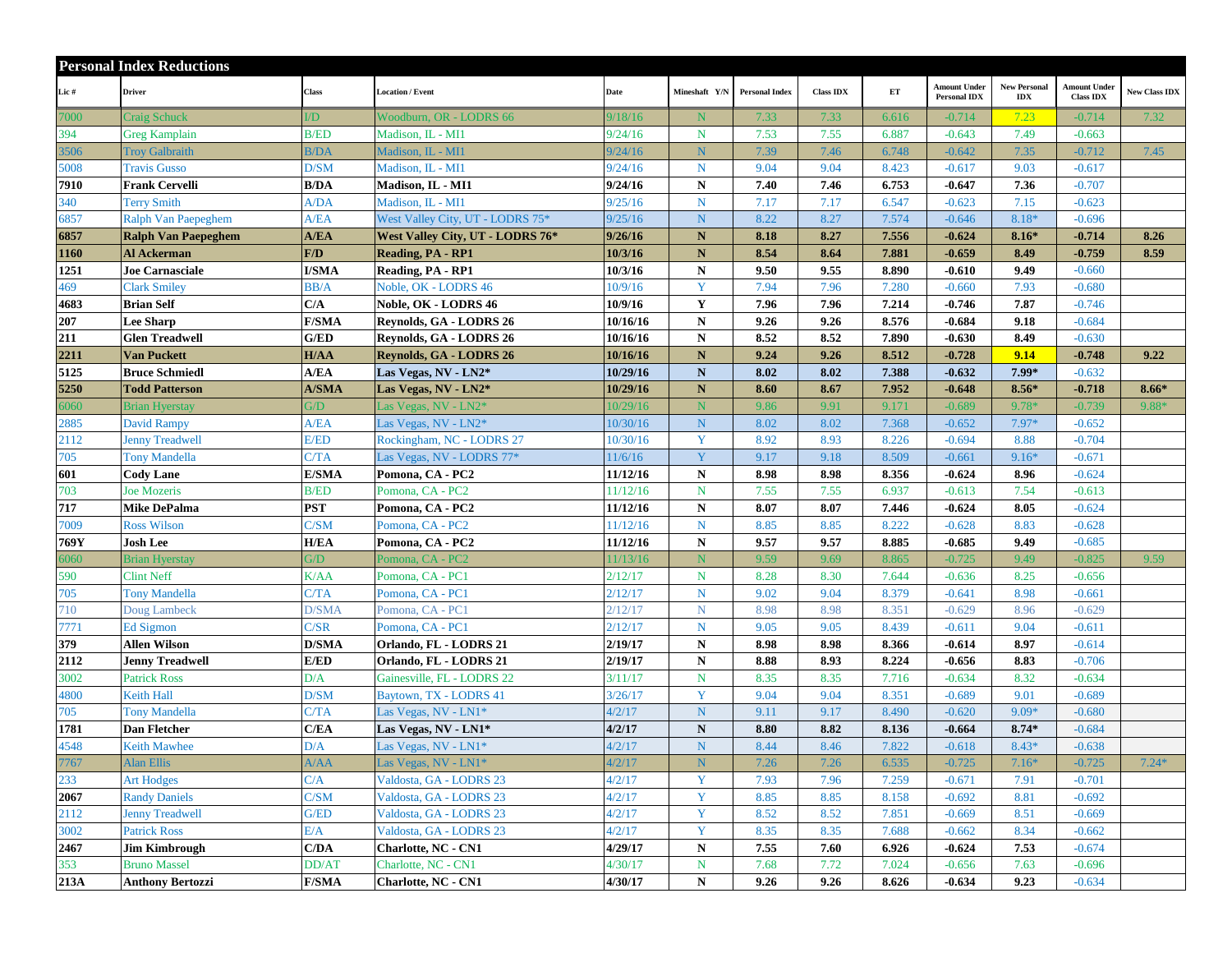|      | <b>Personal Index Reductions</b> |                 |                                |                   |               |                       |                  |       |                                            |                                   |                                  |                      |
|------|----------------------------------|-----------------|--------------------------------|-------------------|---------------|-----------------------|------------------|-------|--------------------------------------------|-----------------------------------|----------------------------------|----------------------|
| Lic# | <b>Driver</b>                    | Class           | <b>Location / Event</b>        | Date              | Mineshaft Y/N | <b>Personal Index</b> | <b>Class IDX</b> | ET    | <b>Amount Under</b><br><b>Personal IDX</b> | <b>New Personal</b><br><b>IDX</b> | Amount Under<br><b>Class IDX</b> | <b>New Class IDX</b> |
| 4337 | Craig Bourgeois                  | A/ND            | Ennis, TX - LODRS 43           | 4/30/17           | $\mathbf N$   | 7.49                  | 7.53             | 6.870 | $-0.620$                                   | 7.47                              | $-0.660$                         |                      |
| 4440 | <b>Kevin Self</b>                | F/EA            | Ennis, TX - LODRS 43           | 4/30/17           | ${\bf N}$     | 8.42                  | 8.48             | 7.707 | $-0.713$                                   | 8.32                              | $-0.773$                         | 8.41                 |
| 357  | <b>Rick Brown</b>                | B/TA            | Bowling Green, KY - CO2        | 5/28/17           | $\mathbf N$   | 8.88                  | 8.88             | 8.213 | $-0.667$                                   | 8.82                              | $-0.667$                         |                      |
| 394  | <b>Greg Kamplain</b>             | <b>B/ED</b>     | Bowling Green, KY - CO2        | 5/28/17           | N             | 7.49                  | 7.55             | 6.877 | $-0.613$                                   | 7.48                              | $-0.673$                         |                      |
| 3629 | <b>Jason Coan</b>                | <b>F/ED</b>     | Bowling Green, KY - CO2        | 5/28/17           | ${\bf N}$     | 8.71                  | 8.71             | 8.076 | $-0.634$                                   | 8.68                              | $-0.634$                         |                      |
| 4337 | <b>Craig Bourgeois</b>           | <b>B/ND</b>     | Bowling Green, KY - CO2        | 5/28/17           | $\mathbf N$   | 7.54                  | 7.56             | 6.919 | $-0.621$                                   | 7.52                              | $-0.641$                         |                      |
| 303  | Dan Stevenson                    | AA/PM           | Joliet, IL - LODRS 33          | 6/4/17            | N             | 6.80                  | 6.80             | 6.075 | $-0.725$                                   | 6.70                              | $-0.725$                         | 6.78                 |
| 332  | <b>Todd Frantz</b>               | C/ED            | Joliet, IL - LODRS 33          | 6/4/17            | $\mathbf N$   | 7.93                  | 7.93             | 7.294 | $-0.636$                                   | 7.90                              | $-0.636$                         |                      |
| 394  | <b>Greg Kamplain</b>             | <b>B/ED</b>     | Joliet, IL - LODRS 33          | 6/4/17            | $N_{\odot}$   | 7.48                  | 7.55             | 6.858 | $-0.622$                                   | 7.46                              | $-0.692$                         |                      |
| 3363 | Ron Bohn                         | $\overline{ID}$ | Joliet, IL - LODRS 33          | 5/4/17            | ${\bf N}$     | 8.19                  | 8.29             | 7.524 | $-0.666$                                   | 8.13                              | $-0.766$                         | 8.23                 |
| 600  | <b>Jeff Lane</b>                 | C/SMA           | <b>Mission, BC - LODRS 62</b>  | 6/4/17            | ${\bf N}$     | 8.66                  | 8.71             | 8.050 | $-0.610$                                   | 8.65                              | $-0.660$                         |                      |
| 6088 | <b>Ryan Warter</b>               | H/A             | Mission, BC - LODRS 62         | 6/4/17            | ${\bf N}$     | 9.32                  | 9.32             | 8.677 | $-0.643$                                   | 9.28                              | $-0.643$                         |                      |
| 5109 | <b>John Marottek</b>             | A/ND            | Denver, CO - LODRS 52*         | 6/17/17           | ${\bf N}$     | 7.97                  | 7.97             | 7.321 | $-0.649$                                   | 7.93                              | $-0.649$                         |                      |
| 4337 | <b>Craig Bourgeois</b>           | <b>B/ND</b>     | Tulsa, OK - LODRS 44           | 6/24/17           | $N_{\odot}$   | 7.52                  | 7.56             | 6.907 | $-0.613$                                   | 7.51                              | $-0.653$                         |                      |
| 3002 | <b>Patrick Ross</b>              | E/A             | Norwalk, OH - NO1              | 6/24/17           | $\mathbf N$   | 8.34                  | 8.35             | 7.714 | $-0.626$                                   | 8.32                              | $-0.636$                         |                      |
| 327  | Larry Morgan                     | B/A             | Norwalk, OH - NO1              | 6/25/17           | ${\bf N}$     | 7.66                  | 7.66             | 7.013 | $-0.647$                                   | 7.62                              | $-0.647$                         |                      |
| 353  | <b>Bruno Massel</b>              | <b>DD/AT</b>    | Norwalk, OH - NO1              | 5/25/17           | N             | 7.63                  | 7.72             | 6.900 | $-0.730$                                   | 7.53                              | $-0.820$                         | 7.62                 |
| 353  | <b>Bruno Massel</b>              | <b>DD/AT</b>    | Joliet, IL - CI1               | 1/8/17            | ${\bf N}$     | 7.53                  | 7.62             | 6.909 | $-0.621$                                   | 7.51                              | $-0.711$                         | 7.61                 |
| 2112 | Jenny Treadwell                  | G/ED            | Joliet, IL - CI1               | 7/7/17            | ${\bf N}$     | 8.51                  | 8.52             | 7.898 | $-0.612$                                   | 8.50                              | $-0.622$                         |                      |
| 6060 | <b>Brian Hyerstay</b>            | G/D             | Joliet, IL - CI1               | 1/8/17            | $\mathbf N$   | 9.49                  | 9.59             | 8.871 | $-0.619$                                   | 9.48                              | $-0.719$                         | 9.58                 |
| 2885 | <b>David Rampy</b>               | A/EA            | Denver, CO - DC1*              | 7/23/17           | $N_{\odot}$   | 8.34                  | 8.39             | 7.720 | $-0.620$                                   | 8.32                              | $-0.670$                         |                      |
| 353  | <b>Bruno Massel</b>              | DD/AT           | Fopeka, KS - LODRS 53          | $\frac{7}{28/17}$ | N             | 7.51                  | 7.61             | 6.896 | $-0.614$                                   | 7.50                              | $-0.714$                         | 7.60                 |
| 3996 | <b>Chad Voges</b>                | K/AA            | Topeka, KS - LODRS 53          | 7/28/17           | $\mathbf N$   | 8.24                  | 8.30             | 7.601 | $-0.639$                                   | 8.21                              | $-0.699$                         |                      |
| 4440 | <b>Kevin Self</b>                | H/EA            | Topeka, KS - LODRS 53          | 7/28/17           | $\mathbf N$   | 9.57                  | 9.57             | 8.870 | $-0.700$                                   | 9.47                              | $-0.700$                         |                      |
| 2885 | <b>David Rampy</b>               | A/EA            | Topeka, KS - LODRS 54          | 7/30/17           | $N_{\odot}$   | 7.84                  | 7.91             | 7.214 | $-0.626$                                   | 7.82                              | $-0.696$                         |                      |
| 4440 | <b>Kevin Self</b>                | <b>H/EA</b>     | Topeka, KS - LODRS 54          | 7/30/17           | $\mathbf{N}$  | 9.47                  | 9.57             | 8.853 | $-0.617$                                   | 9.46                              | $-0.717$                         | 9.56                 |
| 5021 | <b>Terry Ticel</b>               | G/AA            | Topeka, KS - LODRS 54          | 7/30/17           | $\mathbf N$   | 8.91                  | 8.91             | 8.278 | $-0.632$                                   | 8.88                              | $-0.632$                         |                      |
| 193  | Frank Aragona Jr                 | E/DA            | Atco, NJ - LODRS 15            | 8/6/17            | $\mathbf N$   | 8.08                  | 8.08             | 7.465 | $-0.615$                                   | 8.07                              | $-0.615$                         |                      |
| 1086 | <b>Mark Hopkins</b>              | D/A             | Atco, NJ - LODRS 15            | 3/6/17            | $N_{\odot}$   | 8.35                  | 8.35             | 7.736 | $-0.614$                                   | 8.34                              | $-0.614$                         |                      |
| 1251 | <b>Joe Carnasciale</b>           | <b>I/SM</b>     | Atco, NJ - LODRS 15            | 8/6/17            | $\mathbf N$   | 9.58                  | 9.58             | 8.921 | $-0.659$                                   | 9.53                              | $-0.659$                         |                      |
| 143Y | Doug Doll Jr                     | F/D             | Atco, NJ - LODRS 15            | 8/6/17            | ${\bf N}$     | 8.59                  | 8.59             | 7.944 | $-0.646$                                   | 8.55                              | $-0.646$                         |                      |
| 3506 | <b>Troy Galbraith</b>            | B/DA            | Columbus, OH - LODRS 35        | 3/6/17            | N             | 7.35                  | 7.45             | 6.739 | $-0.611$                                   | 7.34                              | $-0.711$                         | 7.44                 |
| 6060 | <b>Brian Hyerstay</b>            | G/D             | Seattle, WA - SW1              | 8/7/17            | Y             | 9.48                  | 9.58             | 8.692 | $-0.788$                                   | 9.38                              | $-0.888$                         | 9.48                 |
| 3363 | <b>Ron Bohn</b>                  | J/D             | Indianapolis, IN - LODRS 31**  | 8/10/17           | $\mathbf N$   | 8.19                  | 8.29             | 7.489 | $-0.701$                                   | 8.09                              | $-0.801$                         | 8.19                 |
| 3629 | Jason Coan                       | <b>F/ED</b>     | Indianapolis, IN - LODRS 31**  | 8/10/17           | N             | 8.68                  | 8.71             | 8.060 | $-0.620$                                   | 8.66                              | $-0.650$                         |                      |
| 3506 | <b>Troy Galbraith</b>            | B/DA            | Indianapolis, IN - LODRS 36    | 3/13/17           | N             | 7.34                  | 7.44             | 6.727 | $-0.613$                                   | 7.33                              | $-0.713$                         | 7.43                 |
| 3996 | <b>Chad Voges</b>                | K/AA            | Indianapolis, IN - LODRS 36    | 8/13/17           | $\mathbf N$   | 8.21                  | 8.30             | 7.591 | $-0.619$                                   | 8.20                              | $-0.709$                         |                      |
| 1160 | Al Ackerman                      | F/DA            | Rising Sun, MD - LODRS 16      | 8/20/17           | ${\bf N}$     | 8.77                  | 8.77             | 8.097 | $-0.673$                                   | 8.70                              | $-0.673$                         |                      |
| 1985 | Don Eckel                        | C/DA            | Rising Sun, MD - LODRS 16      | 8/20/17           | $\mathbf N$   | 7.60                  | 7.60             | 6.973 | $-0.627$                                   | 7.58                              | $-0.627$                         |                      |
| 1571 | <b>Michele Costa</b>             | F/ED            | Richmond, VA - LODRS 11        | 8/26/17           | ${\bf N}$     | 8.71                  | 8.71             | 8.092 | $-0.618$                                   | 8.70                              | $-0.618$                         |                      |
| 193  | Frank Aragona Jr                 | E/DA            | Indianapolis, IN - II1         | 9/3/17            | $\mathbf Y$   | 8.07                  | 8.08             | 7.363 | $-0.707$                                   | 8.02                              | $-0.717$                         |                      |
| 590  | <b>Clint Neff</b>                | K/AA            | Indianapolis, IN - II1         | 9/2/17            | Y             | 8.25                  | 8.30             | 7.586 | $-0.664$                                   | 8.24                              | $-0.714$                         |                      |
| 353  | <b>Bruno Massel</b>              | <b>DD/AT</b>    | <b>Brainerd, MN - LODRS 55</b> | 9/8/17            | $\mathbf N$   | 7.50                  | 7.60             | 6.874 | $-0.626$                                   | 7.48                              | $-0.726$                         | 7.58                 |
| 193  | Frank Aragona Jr                 | E/DA            | Englishtown, NJ - LODRS 17     | 9/10/17           | Y             | 8.02                  | 8.08             | 7.333 | $-0.687$                                   | 7.99                              | $-0.747$                         |                      |
| 1086 | <b>Mark Hopkins</b>              | D/A             | Englishtown, NJ - LODRS 17     | 9/10/17           | Y             | 8.34                  | 8.35             | 7.663 | $-0.677$                                   | 8.32                              | $-0.687$                         |                      |
| 1107 | <b>Mike Miskovsky</b>            | C/DA            | Englishtown, NJ - LODRS 17     | 9/10/17           | $\mathbf Y$   | 7.60                  | 7.60             | 6.935 | $-0.665$                                   | 7.59                              | $-0.665$                         |                      |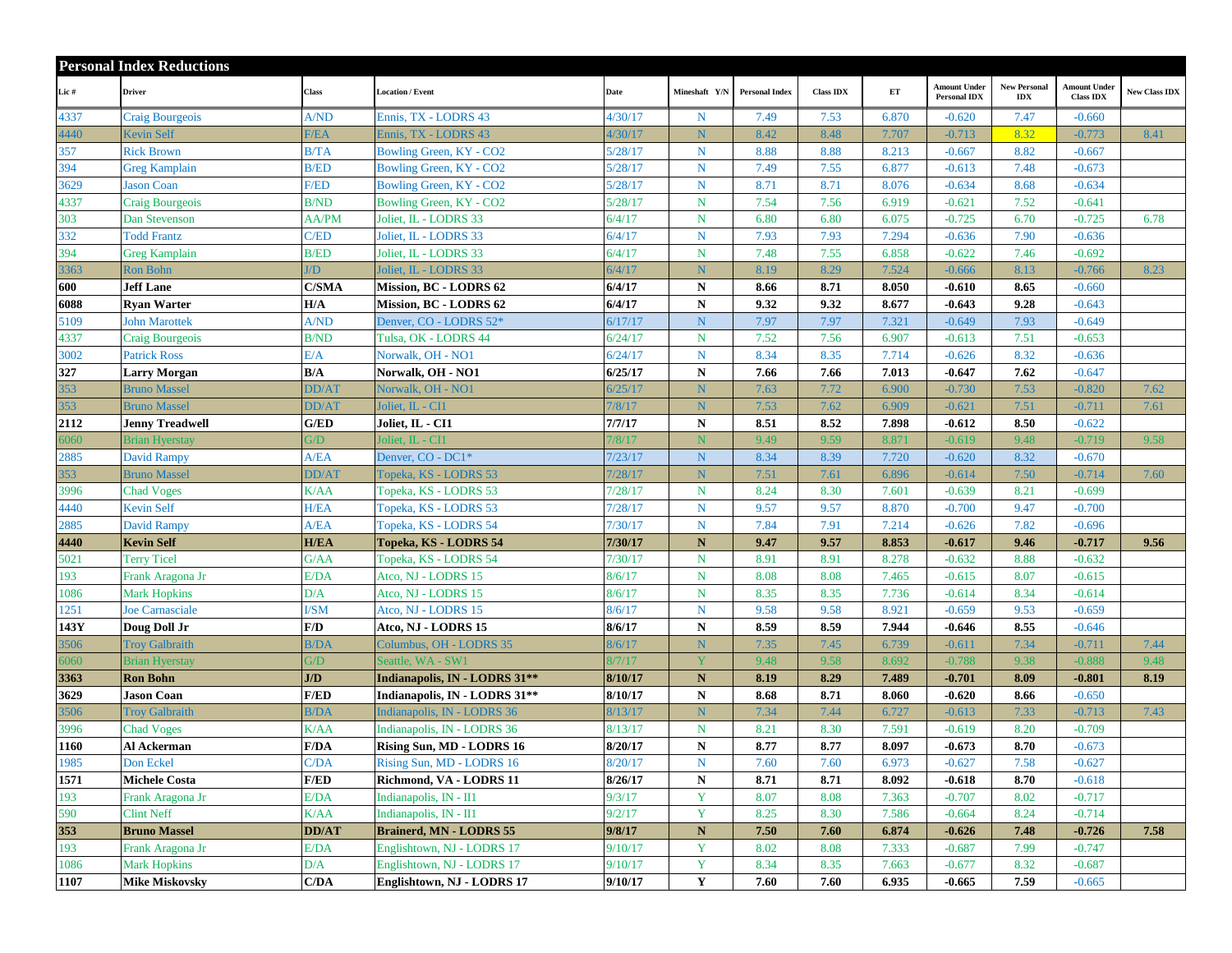|      | <b>Personal Index Reductions</b> |               |                                  |          |                         |                       |                  |       |                                            |                            |                                         |                      |
|------|----------------------------------|---------------|----------------------------------|----------|-------------------------|-----------------------|------------------|-------|--------------------------------------------|----------------------------|-----------------------------------------|----------------------|
| Lic# | <b>Driver</b>                    | Class         | <b>Location / Event</b>          | Date     | Mineshaft Y/N           | <b>Personal Index</b> | <b>Class IDX</b> | ET    | <b>Amount Under</b><br><b>Personal IDX</b> | <b>New Personal</b><br>IDX | <b>Amount Under</b><br><b>Class IDX</b> | <b>New Class IDX</b> |
| 4254 | <b>Scott Benham</b>              | B/T           | Englishtown, NJ - LODRS 17       | 9/10/17  | Y                       | 8.76                  | 8.80             | 8.076 | $-0.684$                                   | 8.73                       | $-0.724$                                |                      |
| 388  | <b>Brian Stufflebeam</b>         | A/EA          | Earlville, IA - LODRS 56         | 9/10/17  | Y                       | 7.91                  | 7.91             | 7.235 | $-0.675$                                   | 7.89                       | $-0.675$                                |                      |
| 550  | <b>William Hatcher</b>           | A/DA          | Earlville, IA - LODRS 56         | 9/10/17  | Y                       | 7.17                  | 7.17             | 6.506 | $-0.664$                                   | 7.16                       | $-0.664$                                |                      |
| 553  | Daryl Arrowsmith                 | G/AA          | Earlville, IA - LODRS 56         | 9/10/17  | Y                       | 8.91                  | 8.91             | 8.240 | $-0.670$                                   | 8.89                       | $-0.670$                                |                      |
| 564  | <b>Matt Harris</b>               | E/A           | Earlville, IA - LODRS 56         | 9/10/17  | Y                       | 8.35                  | 8.35             | 7.650 | $-0.700$                                   | 8.30                       | $-0.700$                                |                      |
| 1057 | <b>Calvin Hill</b>               | I/AA          | <b>Charlotte, NC - CN2</b>       | 9/16/17  | ${\bf N}$               | 8.72                  | 8.72             | 8.046 | $-0.674$                                   | 8.65                       | $-0.674$                                |                      |
| 3002 | <b>Patrick Ross</b>              | D/A           | Charlotte, NC - CN2              | 9/16/17  | ${\bf N}$               | 8.32                  | 8.35             | 7.699 | $-0.621$                                   | 8.30                       | $-0.651$                                |                      |
| 1890 | <b>Michael Hanratty</b>          | K/A           | Reading, PA - RP1                | 9/23/17  | Y                       | 8.26                  | 8.26             | 7.533 | $-0.727$                                   | 8.19                       | $-0.727$                                |                      |
| 705  | <b>Tony Mandella</b>             | C/TA          | West Valley City, UT - LODRS 76* | 9/25/17  | $\mathbf N$             | 9.38                  | 9.46             | 8.725 | $-0.655$                                   | $9.33*$                    | $-0.735$                                | $9.43*$              |
| 7767 | <b>Alan Ellis</b>                | A/AA          | West Valley City, UT - LODRS 76* | 9/25/17  | N                       | 7.37                  | 7.45             | 6.729 | $-0.641$                                   | $7.33*$                    | $-0.721$                                | $7.43*$              |
| 277  | <b>Larry Pritchett</b>           | A/SM          | Madison, IL - MI1                | 9/30/17  | Y                       | 8.45                  | 8.45             | 7.761 | $-0.689$                                   | 8.42                       | $-0.689$                                |                      |
| 332  | <b>Todd Frantz</b>               | C/ED          | Madison, IL - MI1                | 9/30/17  | Y                       | 7.90                  | 7.93             | 7.228 | $-0.672$                                   | 7.88                       | $-0.702$                                |                      |
| 340  | <b>Terry Smith</b>               | A/DA          | Madison, IL - MI1                | 9/30/17  | Y                       | 7.15                  | 7.17             | 6.416 | $-0.734$                                   | 7.07                       | $-0.754$                                |                      |
| 388  | <b>Brian Stufflebeam</b>         | A/EA          | Madison, IL - MI1                | 9/30/17  | Y                       | 7.89                  | 7.91             | 7.195 | $-0.695$                                   | 7.85                       | $-0.715$                                |                      |
| 3002 | <b>Patrick Ross</b>              | D/A           | Madison, IL - MI1                | 9/30/17  | Y                       | 8.30                  | 8.35             | 7.629 | $-0.671$                                   | 8.28                       | $-0.721$                                |                      |
| 3996 | <b>Chad Voges</b>                | K/AA          | Madison, IL - MI1                | 9/30/17  | $\overline{\mathbf{V}}$ | 8.20                  | 8.30             | 7.537 | $-0.663$                                   | 8.19                       | $-0.763$                                | 8.29                 |
| 4065 | <b>Chase Williams</b>            | C/DA          | Madison, IL - MI1                | 9/30/17  | Y                       | 7.60                  | 7.60             | 6.906 | $-0.694$                                   | 7.56                       | $-0.694$                                |                      |
| 4548 | <b>Keith Mawhee</b>              | D/A           | Madison, IL - MI1                | 9/30/17  | Y                       | 8.32                  | 8.35             | 7.619 | $-0.701$                                   | 8.27                       | $-0.731$                                |                      |
| 358  | <b>David Billingsley</b>         | D/EA          | Madison, IL - MI1                | 10/1/17  | Y                       | 8.82                  | 8.82             | 8.133 | $-0.687$                                   | 8.79                       | $-0.687$                                |                      |
| 353  | <b>Bruno Massel</b>              | I/D           | Ennis, TX - DT1                  | 10/14/17 | N                       | 7.32                  | 7.32             | 6.709 | $-0.611$                                   | 7.31                       | $-0.611$                                |                      |
| 307  | <b>Chuck Haubiel</b>             | C/SM          | Reynolds, GA - LODRS 26          | 10/15/17 | ${\bf N}$               | 8.85                  | 8.85             | 8.192 | $-0.658$                                   | 8.80                       | $-0.658$                                |                      |
| 353  | <b>Bruno Massel</b>              | $\mathbf{ID}$ | Madison, IL - LODRS 34           | 10/21/17 | Y                       | 7.31                  | 7.32             | 6.624 | $-0.686$                                   | 7.28                       | $-0.696$                                |                      |
| 5021 | <b>Terry Ticel</b>               | G/AA          | Madison, IL - LODRS 34           | 10/21/17 | Y                       | 8.88                  | 8.91             | 8.204 | $-0.676$                                   | 8.86                       | $-0.706$                                |                      |
| 3068 | <b>Steve Ambrose</b>             | J/AA          | Madison, IL - LODRS 34           | 10/21/17 | Y                       | 8.31                  | 8.40             | 7.630 | $-0.680$                                   | 8.28                       | $-0.770$                                | 8.38                 |
| 590  | <b>Clint Neff</b>                | <b>K/AA</b>   | Las Vegas, NV - LODRS 77*        | 11/5/17  | Y                       | 8.34                  | 8.40             | 7.672 | $-0.668$                                   | 8.33                       | $-0.728$                                |                      |
| 7098 | <b>Tom Mettler</b>               | <b>PST</b>    | Pomona, CA - PC2                 | 11/12/17 | Y                       | 8.07                  | 8.07             | 7.399 | $-0.671$                                   | 8.05                       | $-0.671$                                |                      |
| 710  | Doug Lambeck                     | <b>D/SMA</b>  | Pomona, CA - PC1                 | 2/10/18  | Y                       | 8.96                  | 8.98             | 8.297 | $-0.663$                                   | 8.95                       | $-0.683$                                |                      |
| 7009 | <b>Ross Wilson</b>               | C/SM          | Chandler, AZ - LODRS 71          | 3/4/18   | $\mathbf N$             | 8.83                  | 8.85             | 8.215 | $-0.615$                                   | 8.82                       | $-0.635$                                |                      |
| 705  | <b>Tony Mandella</b>             | A/SMA         | Chandler, AZ - LODRS 71          | 3/4/18   | $N_{\odot}$             | 8.53                  | 8.53             | 7.909 | $-0.621$                                   | 8.51                       | $-0.621$                                |                      |
| 7230 | <b>Randy Jones</b>               | C/TA          | <b>Chandler, AZ - LODRS 71</b>   | 3/4/18   | ${\bf N}$               | 9.01                  | 9.01             | 8.390 | $-0.620$                                   | 8.99                       | $-0.620$                                |                      |
| 5622 | <b>Jim Greenheck</b>             | C/AA          | Gainesville, FL - LODRS 22       | 3/9/18   | Y                       | 7.85                  | 7.94             | 7.190 | $-0.660$                                   | 7.84                       | $-0.750$                                |                      |
| 4800 | Keith Hall                       | D/SM          | Baytown, TX - LODRS 42           | 3/25/18  | ${\bf N}$               | 9.01                  | 9.04             | 8.338 | $-0.672$                                   | 8.94                       | $-0.702$                                |                      |
| 7098 | <b>Tom Mettler</b>               | <b>PST</b>    | Las Vegeas, NV - LN1*            | 4/8/18   | ${\bf N}$               | 8.15                  | 8.17             | 7.483 | $-0.667$                                   | 8.09                       | $-0.687$                                |                      |
| 703  | <b>Joe Mozeris</b>               | <b>B/ED</b>   | Las Vegeas, NV - LN1*            | 4/8/18   | $\overline{N}$          | 7.62                  | 7.63             | 7.008 | $-0.612$                                   | 7.61                       | $-0.622$                                |                      |
| 710  | Doug Lambeck                     | <b>D/SMA</b>  | Las Vegeas, NV - LN1*            | 4/8/18   | ${\bf N}$               | 9.08                  | 9.11             | 8.467 | $-0.613$                                   | 9.07                       | $-0.643$                                |                      |
| 429  | <b>Raymond Martin</b>            | <b>K/AA</b>   | Ennis, TX - LODRS 43             | 4/13/18  | $\mathbf N$             | 8.29                  | 8.29             | 7.671 | $-0.619$                                   | 8.28                       | $-0.619$                                |                      |
| 406D | <b>Don Thomas</b>                | C/ED          | Ennis, TX - LODRS 44             | 4/15/18  | N                       | 7.93                  | 7.93             | 7.276 | $-0.654$                                   | 7.88                       | $-0.654$                                |                      |
| 4165 | <b>Dick Maris</b>                | C/DA          | Ennis, TX - LODRS 44             | 4/15/18  | $\mathbf N$             | 7.60                  | 7.60             | 6.972 | $-0.628$                                   | 7.58                       | $-0.628$                                |                      |
| 7094 | <b>Mike Bowman</b>               | <b>AA/PM</b>  | Las Vegas, NV - LODRS 72*        | 4/15/18  | N                       | 6.80                  | 6.80             | 5.909 | $-0.891$                                   | 6.70                       | $-0.891$                                | 6.70                 |
| 2788 | <b>Anthony Mangrum</b>           | A/A           | Dinwiddie, VA - LODRS 11         | 4/22/18  | $\mathbf Y$             | 7.17                  | 7.17             | 6.505 | $-0.665$                                   | 7.16                       | $-0.665$                                |                      |
| 1471 | <b>Thomas Miller</b>             | C/AA          | Dinwiddie, VA - LODRS 11         | 4/22/18  | $\mathbf Y$             | 7.94                  | 7.94             | 7.260 | $-0.680$                                   | 7.91                       | $-0.680$                                |                      |
| 1909 | <b>Gregory Mannix</b>            | B/ED          | Dinwiddie, VA - LODRS 11         | 4/22/18  | Y                       | 7.55                  | 7.55             | 6.876 | $-0.674$                                   | 7.53                       | $-0.674$                                |                      |
| 143Y | Doug Doll Jr                     | F/DA          | Dinwiddie, VA - LODRS 11         | 4/22/18  | Y                       | 8.77                  | 8.77             | 8.088 | $-0.682$                                   | 8.74                       | $-0.682$                                |                      |
| 2211 | Van Puckett                      | G/AA          | Charlotte, NC - CN1              | 4/28/18  | ${\bf N}$               | 8.84                  | 8.91             | 8.226 | $-0.614$                                   | 8.83                       | $-0.684$                                |                      |
| 390  | <b>Rav Skillman</b>              | C/EA          | <b>Charlotte, NC - CN1</b>       | 4/28/18  | $\mathbf N$             | 8.70                  | 8.70             | 8.018 | $-0.682$                                   | 8.62                       | $-0.682$                                |                      |
| 233  | <b>Art Hodges</b>                | C/A           | Charlotte, NC - CN1              | 4/28/18  | ${\bf N}$               | 7.91                  | 7.96             | 7.300 | $-0.610$                                   | 7.90                       | $-0.660$                                |                      |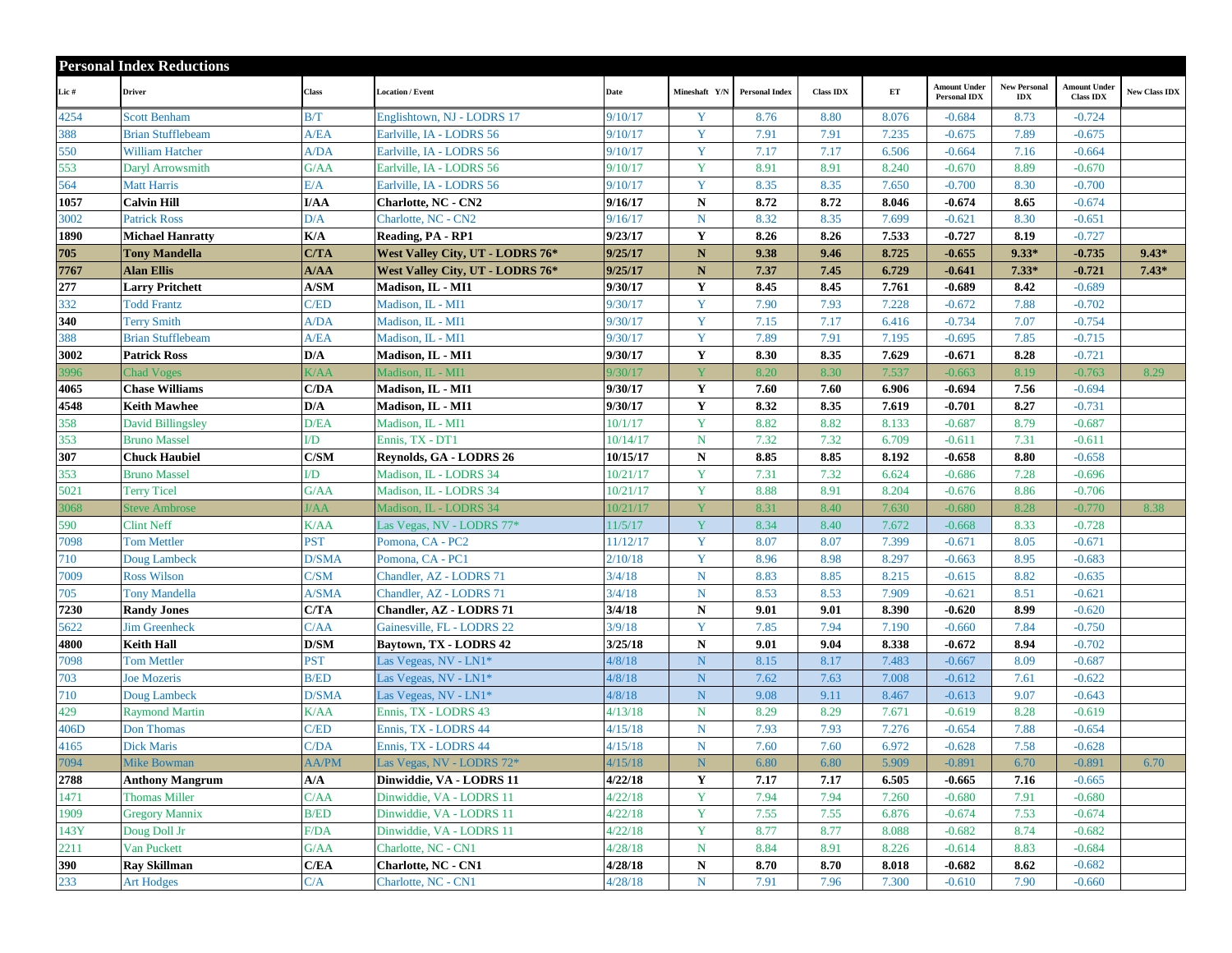|      | <b>Personal Index Reductions</b> |                                      |                                     |               |               |                       |                  |               |                                            |                            |                                         |               |
|------|----------------------------------|--------------------------------------|-------------------------------------|---------------|---------------|-----------------------|------------------|---------------|--------------------------------------------|----------------------------|-----------------------------------------|---------------|
| Lic# | <b>Driver</b>                    | Class                                | <b>Location / Event</b>             | Date          | Mineshaft Y/N | <b>Personal Index</b> | <b>Class IDX</b> | $\mathbf{ET}$ | <b>Amount Under</b><br><b>Personal IDX</b> | <b>New Personal</b><br>IDX | <b>Amount Under</b><br><b>Class IDX</b> | New Class IDX |
| 193  | Frank Aragona Jr                 | E/DA                                 | Charlotte, NC - CN1                 | 4/29/18       | N             | 7.99                  | 8.08             | 7.378         | $-0.612$                                   | 7.98                       | $-0.702$                                |               |
| 3002 | <b>Patrick Ross</b>              | E/A                                  | Commerce, GA - AG1                  | 5/5/18        | $\mathbf N$   | 8.32                  | 8.35             | 7.690         | $-0.630$                                   | 8.29                       | $-0.660$                                |               |
| 358  | <b>David Billingsley</b>         | D/EA                                 | Norwalk, OH - LODRS 32              | 5/20/18       | $\mathbf N$   | 8.79                  | 8.82             | 8.130         | $-0.660$                                   | 8.73                       | $-0.690$                                |               |
| 4065 | <b>Chase Williams</b>            | <b>B/DA</b>                          | Bowling Green, KY - BG1             | 5/27/18       | $\mathbf N$   | 7.43                  | 7.43             | 6.817         | $-0.613$                                   | 7.42                       | $-0.613$                                |               |
| 705  | <b>Tony Mandella</b>             | A/SMA                                | Joliet, IL - CI1                    | 5/1/18        | $N_{\odot}$   | 8.51                  | 8.53             | 7.890         | $-0.620$                                   | 8.49                       | $-0.640$                                |               |
| 5008 | <b>Travis Gusso</b>              | D/SM                                 | Joliet, IL - CI1                    | 6/1/18        | $\mathbf N$   | 9.03                  | 9.04             | 8.376         | $-0.654$                                   | 8.98                       | $-0.664$                                |               |
| 388  | <b>Brian Stufflebeam</b>         | A/EA                                 | Joliet, IL - CI1                    | 6/1/18        | ${\bf N}$     | 7.85                  | 7.91             | 7.235         | $-0.615$                                   | 7.84                       | $-0.675$                                |               |
| 4337 | Craig Bourgeois                  | <b>B/ND</b>                          | Joliet, IL - CI1                    | 6/1/18        | ${\bf N}$     | 7.51                  | 7.56             | 6.857         | $-0.653$                                   | 7.46                       | $-0.703$                                |               |
| 193  | Frank Aragona Jr                 | E/DA                                 | Joliet, IL - CI1                    | 5/1/18        | N             | 7.98                  | 8.08             | 7.329         | $-0.651$                                   | 7.93                       | $-0.751$                                | 8.03          |
| 394  | <b>Greg Kamplain</b>             | <b>B/ED</b>                          | Joliet, IL - CI1                    | 6/1/18        | ${\bf N}$     | 7.46                  | 7.55             | 6.780         | $-0.680$                                   | 7.38                       | $-0.770$                                | 7.48          |
| 560  | <b>Michael Mans</b>              | G/AA                                 | Joliet, IL - CI1                    | 5/1/18        | N             | 8.91                  | 8.91             | 8.166         | $-0.744$                                   | 8.81                       | $-0.744$                                | 8.87          |
| 600  | <b>Jeff Lane</b>                 | <b>B/SMA</b>                         | Mission, BC - LODRS 62              | 6/15/18       | $\mathbf N$   | 8.55                  | 8.60             | 7.940         | $-0.610$                                   | 8.54                       | $-0.660$                                |               |
| 406D | <b>Don Thomas</b>                | <b>B/ED</b>                          | Denver, CO - LODRS 51*              | 6/16/18       | ${\bf N}$     | 7.91                  | 7.91             | 7.293         | $-0.617$                                   | 7.90                       | $-0.617$                                |               |
| 3535 | <b>Dave Dupps</b>                | C/SM                                 | Indianapolis, IN - LODRS 33         | 7/8/18        | ${\bf N}$     | 8.85                  | 8.85             | 8.240         | $-0.610$                                   | 8.84                       | $-0.610$                                |               |
| 3506 | <b>Troy Galbraith</b>            | B/DA                                 | Indianapolis, IN - LODRS 33         | $\frac{7}{8}$ | N             | 7.33                  | 7.43             | 6.702         | $-0.628$                                   | 7.31                       | $-0.728$                                | 7.41          |
| 3996 | <b>Chad Voges</b>                | K/AA                                 | Indianapolis, IN - LODRS 33         | 7/8/18        | N             | 8.19                  | 8.29             | 7.574         | $-0.616$                                   | 8.18                       | $-0.716$                                | 8.28          |
| 590  | <b>Clint Neff</b>                | K/AA                                 | Denver, CO - DC1*                   | 7/23/18       | N             | 8.75                  | 8.80             | 8.124         | $-0.626$                                   | 8.73                       | $-0.676$                                |               |
| 406D | <b>Don Thomas</b>                | <b>B/ED</b>                          | Denver, CO - DC1*                   | 7/23/18       | ${\bf N}$     | 7.90                  | 7.91             | 7.277         | $-0.623$                                   | 7.88                       | $-0.633$                                |               |
| 576  | <b>Christine Harris</b>          | G/A                                  | Denver, CO - DC1*                   | 7/23/18       | $\mathbf N$   | 9.59                  | 9.59             | 8.937         | $-0.653$                                   | 9.54                       | $-0.653$                                |               |
| 597  | <b>David Kramer</b>              | A/DA                                 | Denver, CO - DC1*                   | 7/23/18       | $\mathbf{N}$  | 7.57                  | 7.57             | 6.789         | $-0.781$                                   | 7.47                       | $-0.781$                                | 7.49          |
| 1298 | <b>Christopher Piston</b>        | F/DA                                 | Atco, NJ - LODRS 15                 | 3/6/18        | $\mathbf N$   | 8.77                  | 8.77             | 8.155         | $-0.615$                                   | 8.76                       | $-0.615$                                |               |
| 143Y | Doug Doll Jr                     | F/DA                                 | Atco, NJ - LODRS 15                 | 8/6/18        | $\mathbf N$   | 8.74                  | 8.77             | 8.090         | $-0.650$                                   | 8.69                       | $-0.680$                                |               |
| 600  | <b>Jeff Lane</b>                 | A/SMA                                | Seattle, WA - LODRS 65              | 8/19/18       | ${\bf N}$     | 8.53                  | 8.53             | 7.888         | $-0.642$                                   | 8.49                       | $-0.642$                                |               |
| 1867 | <b>Richard Schonberger</b>       | <b>I/SM</b>                          | Rising Sun, MD - LODRS 16           | 8/20/18       | ${\bf N}$     | 9.58                  | 9.58             | 8.957         | $-0.623$                                   | 9.56                       | $-0.623$                                |               |
| 143Y | Doug Doll Jr                     | F/DA                                 | Rising Sun, MD - LODRS 16           | 8/20/18       | $\mathbf N$   | 8.69                  | 8.77             | 8.080         | $-0.610$                                   | 8.68                       | $-0.690$                                |               |
| 2067 | <b>Randy Daniels</b>             | C/SM                                 | Rising Sun, MD - LODRS 16           | 8/20/18       | N             | 8.81                  | 8.85             | 8.181         | $-0.629$                                   | 8.79                       | $-0.669$                                |               |
| 3506 | <b>Troy Galbraith</b>            | <b>B/DA</b>                          | <b>Bowling Green, KY - LODRS 36</b> | 8/26/18       | ${\bf N}$     | 7.31                  | 7.41             | 6.692         | $-0.618$                                   | 7.30                       | $-0.718$                                | 7.40          |
| 590  | <b>Clint Neff</b>                | K/AA                                 | Indianapolis, IN - II1              | 9/1/18        | $\mathbf N$   | 8.21                  | 8.28             | 7.578         | $-0.632$                                   | 8.18                       | $-0.702$                                |               |
| 4337 | Craig Bourgeois                  | A/ND                                 | Indianapolis, IN - II1              | 9/1/18        | $\mathbf N$   | 7.47                  | 7.53             | 6.830         | $-0.640$                                   | 7.43                       | $-0.700$                                |               |
| 394  | <b>Greg Kamplain</b>             | C/DA                                 | Indianapolis, IN - II1              | 9/2/18        | ${\bf N}$     | 7.60                  | 7.60             | 6.960         | $-0.640$                                   | 7.56                       | $-0.640$                                |               |
| 4065 | <b>Chase Williams</b>            | B/DA                                 | Indianapolis, IN - II1              | 9/2/18        | $\mathbf N$   | 7.40                  | 7.40             | 6.757         | $-0.643$                                   | 7.36                       | $-0.643$                                |               |
| 5212 | Doug Engels                      | D/ED                                 | Indianapolis, IN - II1              | 9/2/18        | ${\bf N}$     | 8.02                  | 8.02             | 7.401         | $-0.619$                                   | 8.01                       | $-0.619$                                |               |
| 429  | <b>Raymond Martin</b>            | K/AA                                 | Indianapolis, IN - II1              | 9/2/18        | $\mathbf N$   | 8.28                  | 8.28             | 7.644         | $-0.636$                                   | 8.25                       | $-0.636$                                |               |
| 1422 | <b>Allyn Armstrong</b>           | L/A                                  | Epping, NH - LODRS 17               | 9/9/18        | ${\bf N}$     | 9.37                  | 9.37             | 8.741         | $-0.629$                                   | 9.35                       | $-0.629$                                |               |
| 1251 | <b>Joe Carnasciale</b>           | $\mathbf{I} / \mathbf{S} \mathbf{M}$ | Epping, NH - LODRS 17               | 9/9/18        | $\mathbf N$   | 9.53                  | 9.58             | 8.913         | $-0.617$                                   | 9.52                       | $-0.667$                                |               |
| 143Y | Doug Doll Jr                     | <b>F/DA</b>                          | Epping, NH - LODRS 17               | 9/9/18        | $\mathbf N$   | 8.69                  | 8.77             | 8.031         | $-0.659$                                   | 8.64                       | $-0.739$                                | 8.74          |
| 1090 | <b>Gary Guarriello</b>           | C/ED                                 | Epping, NH - LODRS 17               | 9/9/18        | ${\bf N}$     | 7.93                  | 7.93             | 7.237         | $-0.693$                                   | 7.84                       | $-0.693$                                |               |
| 1034 | Chip Ippolito                    | PST/A                                | Epping, NH - LODRS 17               | 9/9/18        | $\mathbf N$   | 8.26                  | 8.26             | 7.621         | $-0.639$                                   | 8.23                       | $-0.639$                                |               |
| 1869 | <b>Jay Schonberger</b>           | I/A                                  | Reading, PA - RP1                   | 9/15/18       | $\mathbf N$   | 8.81                  | 8.81             | 8.168         | $-0.642$                                   | 8.77                       | $-0.642$                                |               |
| 193  | Frank Aragona Jr                 | E/DA                                 | Reading, PA - RP1                   | 9/15/18       | N             | 7.93                  | 8.03             | 7.311         | $-0.619$                                   | 7.92                       | $-0.719$                                | 8.02          |
| 186  | <b>Tom Martino</b>               | $\mathbf{H}/\mathbf{A}$              | Reading, PA - RP1                   | 9/15/18       | $\mathbf N$   | 9.32                  | 9.32             | 8.652         | $-0.668$                                   | 9.26                       | $-0.668$                                |               |
| 358  | <b>David Billingsley</b>         | I/AA                                 | Madison, IL - MI1                   | 9/22/18       | Y             | 8.72                  | 8.72             | 8.049         | $-0.671$                                   | 8.70                       | $-0.671$                                |               |
| 564  | <b>Matt Harris</b>               | D/A                                  | Madison, IL - MI1                   | 9/22/18       | Y             | 8.35                  | 8.35             | 7.655         | $-0.695$                                   | 8.31                       | $-0.695$                                |               |
| 379  | Allen Wilson                     | G/AA                                 | Madison, IL - MI1                   | 9/22/18       | Y             | 8.87                  | 8.87             | 8.208         | $-0.662$                                   | 8.86                       | $-0.662$                                |               |
| 564  | <b>Matt Harris</b>               | D/A                                  | Great Bend, KS - LODRS 55*          | 9/28/18       | ${\bf N}$     | 8.40                  | 8.44             | 7.783         | $-0.617$                                   | 8.39                       | $-0.657$                                |               |
| 432  | <b>Barry Forrester</b>           | C/ED                                 | Great Bend, KS - LODRS 55*          | 9/28/18       | ${\bf N}$     | 8.01                  | 8.01             | 7.367         | $-0.643$                                   | 7.97                       | $-0.643$                                |               |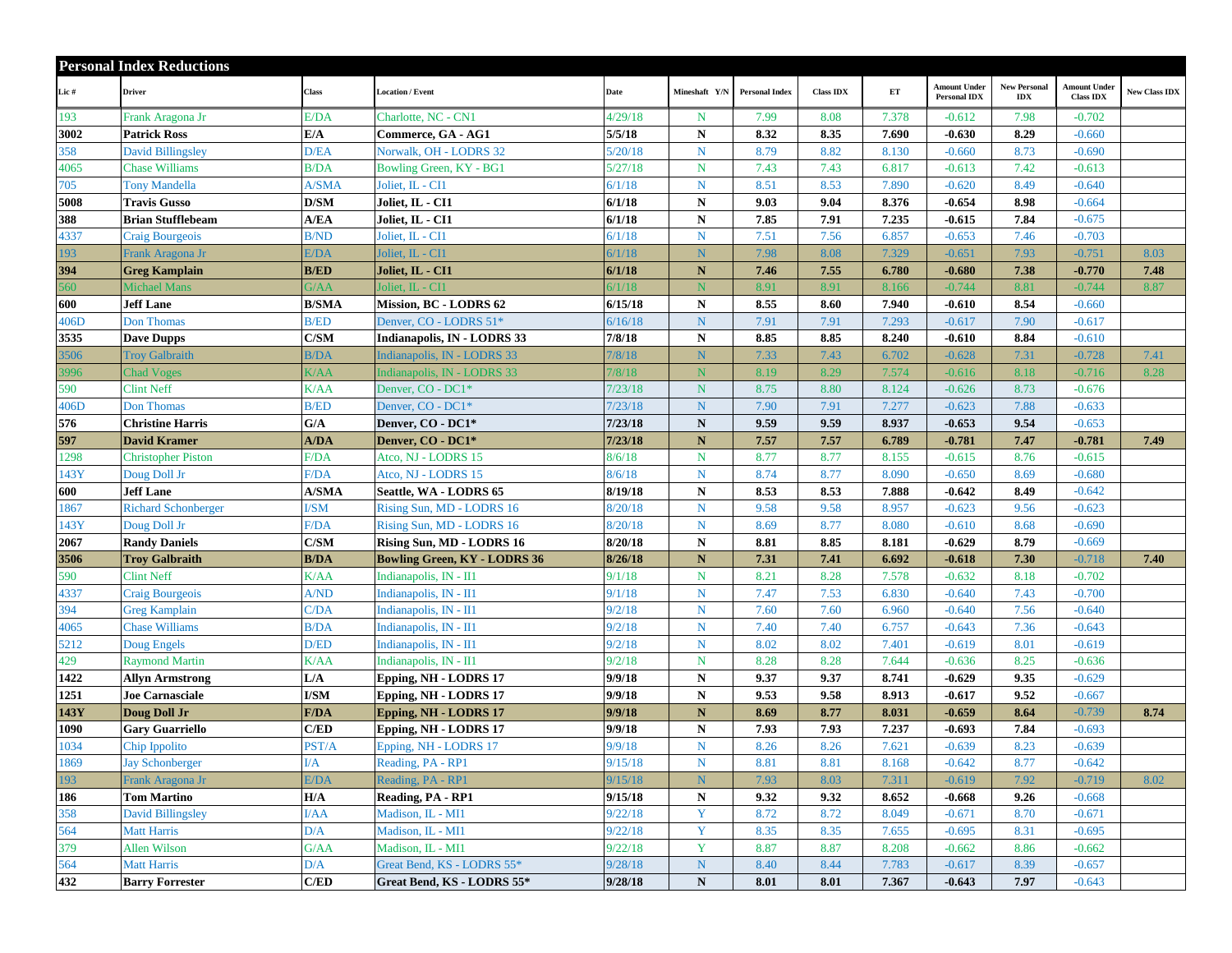|      | <b>Personal Index Reductions</b> |              |                            |          |               |                       |                  |       |                                            |                                   |                                  |                      |
|------|----------------------------------|--------------|----------------------------|----------|---------------|-----------------------|------------------|-------|--------------------------------------------|-----------------------------------|----------------------------------|----------------------|
| Lic# | <b>Driver</b>                    | Class        | <b>Location / Event</b>    | Date     | Mineshaft Y/N | <b>Personal Index</b> | <b>Class IDX</b> | ET    | <b>Amount Under</b><br><b>Personal IDX</b> | <b>New Personal</b><br><b>IDX</b> | Amount Under<br><b>Class IDX</b> | <b>New Class IDX</b> |
| 2304 | <b>Danny Holt</b>                | C/EA         | Charlotte, NC - CN2        | 10/13/18 | $\mathbf N$   | 8.70                  | 8.70             | 8.090 | $-0.610$                                   | 8.69                              | $-0.610$                         |                      |
| 233  | <b>Art Hodges</b>                | C/A          | <b>Charlotte, NC - CN2</b> | 10/13/18 | $\mathbf{N}$  | 7.90                  | 7.96             | 7.249 | $-0.651$                                   | 7.85                              | $-0.711$                         | 7.95                 |
| 3304 | Jim Primozic Jr                  | C/AA         | Madison, IL - LODRS 36     | 10/21/18 | Y             | 7.94                  | 7.94             | 7.214 | $-0.726$                                   | 7.87                              | $-0.726$                         |                      |
| 5008 | <b>Travis Gusso</b>              | G/A          | Las Vegas, NV - LN2*       | 10/27/18 | N             | 9.13                  | 9.13             | 8.508 | $-0.622$                                   | 9.11                              | $-0.622$                         |                      |
| 5622 | <b>Jim Greenheck</b>             | D/AA         | Las Vegas, NV - LN2*       | 10/27/18 | ${\bf N}$     | 8.33                  | 8.33             | 7.660 | $-0.670$                                   | 8.27                              | $-0.670$                         |                      |
| 7771 | <b>Ed Sigmon</b>                 | C/SR         | Las Vegas, NV - LN2*       | 10/27/18 | ${\bf N}$     | 9.17                  | 9.18             | 8.552 | $-0.618$                                   | 9.16                              | $-0.628$                         |                      |
| 5212 | <b>Doug Engels</b>               | D/ED         | Las Vegas, NV - LN2*       | 10/27/18 | $\mathbf N$   | 8.11                  | 8.12             | 7.354 | $-0.756$                                   | 8.01                              | $-0.766$                         | 8.06                 |
| 358  | <b>David Billingsley</b>         | D/EA         | Las Vegas, NV - LN2*       | 10/27/18 | N             | 8.86                  | 8.95             | 8.246 | $-0.614$                                   | 8.85                              | $-0.704$                         |                      |
| 5060 | <b>Brian Hyerstay</b>            | G/D          | Las Vegas, NV - LODRS 77*  | 11/4/18  | ${\bf N}$     | 9.53                  | 9.63             | 8.778 | $-0.752$                                   | 9.43                              | $-0.852$                         | 9.53                 |
| 6660 | <b>Adam Bowdish</b>              | <b>D/SMA</b> | Las Vegas, NV - LODRS 77*  | 11/4/18  | N             | 9.11                  | 9.11             | 8.474 | $-0.636$                                   | 9.08                              | $-0.636$                         |                      |
| 193  | Frank Aragona Jr                 | E/DA         | Las Vegas, NV - LODRS 77*  | 11/4/18  | N             | 8.02                  | 8.12             | 7.397 | $-0.623$                                   | 8.00                              | $-0.723$                         | 8.10                 |
| 6060 | <b>Brian Hyerstay</b>            | G/D          | Pomona, CA - PC2           | 11/9/18  | ${\bf N}$     | 9.28                  | 9.38             | 8.649 | $-0.631$                                   | 9.25                              | $-0.731$                         | 9.35                 |
| 6570 | Todd Miller                      | AA/AM        | Pomona, CA - PC2           | 11/9/18  | ${\bf N}$     | 7.04                  | 7.04             | 6.386 | $-0.654$                                   | 6.99                              | $-0.654$                         |                      |
| 7098 | <b>Tom Mettler</b>               | <b>PST</b>   | Pomona, CA - PC2           | 11/10/18 | ${\bf N}$     | 7.99                  | 8.07             | 7.367 | $-0.623$                                   | 7.97                              | $-0.703$                         |                      |
| 6088 | <b>Ryan Warter</b>               | F/SM         | Pomona, CA - PC2           | 11/10/18 | ${\bf N}$     | 9.30                  | 9.30             | 8.680 | $-0.620$                                   | 9.28                              | $-0.620$                         |                      |
| 5622 | <b>Jim Greenheck</b>             | D/AA         | Pomona, CA - PC2           | 11/10/18 | ${\bf N}$     | 8.15                  | 8.22             | 7.523 | $-0.627$                                   | 8.13                              | $-0.697$                         |                      |
| 358  | <b>David Billingsley</b>         | D/EA         | Pomona, CA - PC2           | 11/11/18 | ${\bf N}$     | 8.72                  | 8.82             | 8.070 | $-0.650$                                   | 8.67                              | $-0.750$                         | 8.77                 |
| 2211 | Van Puckett                      | G/AA         | Orlando, FL - LODRS 21     | 2/2/19   | $\mathbf N$   | 8.83                  | 8.91             | 8.204 | $-0.626$                                   | 8.81                              | $-0.706$                         |                      |
| 710  | <b>Doug Lambeck</b>              | <b>D/SMA</b> | Pomona, CA - PC1           | 2/11/19  | ${\bf N}$     | 8.94                  | 8.98             | 8.322 | $-0.618$                                   | 8.93                              | $-0.658$                         |                      |
| 7235 | <b>Scott McClay</b>              | C/ED         | Pomona, CA - PC1           | 2/11/19  | $\mathbf N$   | 7.87                  | 7.93             | 7.220 | $-0.650$                                   | 7.82                              | $-0.710$                         | 7.92                 |
| 7009 | <b>Ross Wilson</b>               | C/SM         | Pomona, CA - PC1           | 2/11/19  | N             | 8.82                  | 8.85             | 8.155 | $-0.665$                                   | 8.76                              | $-0.695$                         |                      |
| 193  | Frank Aragona Jr                 | E/DA         | Gainesville, FL - LODRS 23 | 3/10/19  | N             | 7.90                  | 8.00             | 7.282 | $-0.618$                                   | 7.89                              | $-0.718$                         | 7.99                 |
| 2211 | Van Puckett                      | G/AA         | Gainesville, FL - LODRS 23 | 3/10/19  | $\mathbf N$   | 8.81                  | 8.87             | 8.174 | $-0.636$                                   | 8.78                              | $-0.696$                         |                      |
| 4337 | <b>Craig Bourgeois</b>           | A/ND         | Gainesville, FL - GF1      | 3/16/19  | ${\bf N}$     | 7.43                  | 7.53             | 6.820 | $-0.610$                                   | 7.42                              | $-0.710$                         | 7.52                 |
| 2067 | <b>Randy Daniels</b>             | G/A          | Gainesville, FL - GF1      | 3/16/19  | N             | 9.00                  | 9.00             | 8.297 | $-0.703$                                   | 8.90                              | $-0.703$                         |                      |
| 4165 | <b>Dick Maris</b>                | C/DA         | Houston, TX - LODRS 41     | 3/24/19  | Y             | 7.58                  | 7.60             | 6.912 | $-0.668$                                   | 7.57                              | $-0.688$                         |                      |
| 4165 | <b>Dick Maris</b>                | C/DA         | Ennis, TX - LODRS 43       | 4/5/19   | ${\bf N}$     | 7.57                  | 7.60             | 6.928 | $-0.642$                                   | 7.53                              | $-0.672$                         |                      |
| 5109 | <b>John Marottek</b>             | A/ND         | Ennis, TX - LODRS 43       | 4/5/19   | ${\bf N}$     | 7.49                  | 7.52             | 6.874 | $-0.616$                                   | 7.48                              | $-0.646$                         |                      |
| 2067 | <b>Randy Daniels</b>             | E/SM         | Commerce, GA - LODRS 24    | 4/13/19  | $N_{\odot}$   | 9.10                  | 9.10             | 8.479 | $-0.621$                                   | 9.08                              | $-0.621$                         |                      |
| 113  | <b>Ken Voight</b>                | G/SM         | <b>Charlotte, NC - CN1</b> | 4/27/19  | ${\bf N}$     | 9.33                  | 9.33             | 8.697 | $-0.633$                                   | 9.30                              | $-0.633$                         |                      |
| 3553 | <b>Tony Pontillo</b>             | <b>B/DA</b>  | <b>Charlotte, NC - CN1</b> | 4/27/19  | ${\bf N}$     | 7.40                  | 7.40             | 6.774 | $-0.626$                                   | 7.38                              | $-0.626$                         |                      |
| 233  | <b>Art Hodges</b>                | D/A          | Charlotte, NC - CN1        | 4/27/19  | $N_{\odot}$   | 8.35                  | 8.35             | 7.650 | $-0.700$                                   | 8.25                              | $-0.700$                         |                      |
| 2467 | <b>Jim Kimbrough</b>             | <b>B/DA</b>  | <b>Charlotte, NC - CN1</b> | 4/27/19  | $\mathbf N$   | 7.40                  | 7.40             | 6.781 | $-0.619$                                   | 7.39                              | $-0.619$                         |                      |
| 503  | Joseph Arrowsmith                | G/AA         | Commerce, GA - AG1         | 5/4/19   | $\mathbf N$   | 8.87                  | 8.87             | 8.242 | $-0.628$                                   | 8.85                              | $-0.628$                         |                      |
| 705  | <b>Tony Mandella</b>             | A/SMA        | Fontana, CA - LODRS 73     | 5/18/19  | $\mathbf N$   | 8.49                  | 8.53             | 7.874 | $-0.616$                                   | 8.48                              | $-0.656$                         |                      |
| 332  | <b>Todd Frantz</b>               | C/ED         | Norwalk, OH - LODRS 32     | 5/19/19  | $\mathbf N$   | 7.88                  | 7.92             | 7.264 | $-0.616$                                   | 7.87                              | $-0.656$                         |                      |
| 1471 | <b>Thomas Miller</b>             | C/AA         | Reading, PA - LODRS 11     | 5/25/19  | $\mathbf N$   | 7.91                  | 7.94             | 7.295 | $-0.615$                                   | 7.90                              | $-0.645$                         |                      |
| 3363 | Ron Bohn                         | <b>J/DA</b>  | Joliet, IL - CI1           | 5/31/19  | $\mathbf N$   | 8.36                  | 8.36             | 7.738 | $-0.622$                                   | 8.34                              | $-0.622$                         |                      |
| 193  | Frank Aragona Jr                 | E/DA         | Joliet, IL - CI1           | 6/1/19   | N             | 7.89                  | 7.99             | 7.277 | $-0.613$                                   | 7.88                              | $-0.713$                         | 7.98                 |
| 2211 | Van Puckett                      | F/AA         | Joliet, IL - CI1           | 6/2/19   | $\mathbf N$   | 8.54                  | 8.54             | 7.927 | $-0.613$                                   | 8.53                              | $-0.613$                         |                      |
| 358  | <b>David Billingsley</b>         | I/AA         | Joliet, IL - CI1           | 6/2/19   | $\mathbf N$   | 8.70                  | 8.72             | 8.060 | $-0.640$                                   | 8.66                              | $-0.660$                         |                      |
| 1869 | <b>Jay Schonberger</b>           | I/A          | Numidia, PA - LODRS 12     | 6/8/19   | $\mathbf N$   | 8.77                  | 8.81             | 8.155 | $-0.615$                                   | 8.76                              | $-0.655$                         |                      |
| 1034 | Chip Ippolito                    | PST/A        | Numidia, PA - LODRS 12     | 6/8/19   | $\mathbf N$   | 8.23                  | 8.26             | 7.595 | $-0.635$                                   | 8.20                              | $-0.665$                         |                      |
| 590  | Clint Neff                       | K/AA         | Morrison, CO - LODRS 51*   | 6/15/19  | N             | 8.70                  | 8.80             | 8.054 | $-0.646$                                   | 8.66                              | $-0.746$                         | 8.76                 |
| 564  | <b>Matt Harris</b>               | D/A          | Morrison, CO - LODRS 51*   | 6/15/19  | $\mathbf N$   | 8.82                  | 8.87             | 8.194 | $-0.626$                                   | 8.80                              | $-0.676$                         |                      |
| 6060 | <b>Brian Hyerstay</b>            | G/D          | Mission, BC - LODRS 62     | 6/21/19  | ${\bf N}$     | 9.25                  | 9.35             | 8.608 | $-0.642$                                   | 9.21                              | $-0.742$                         | 9.31                 |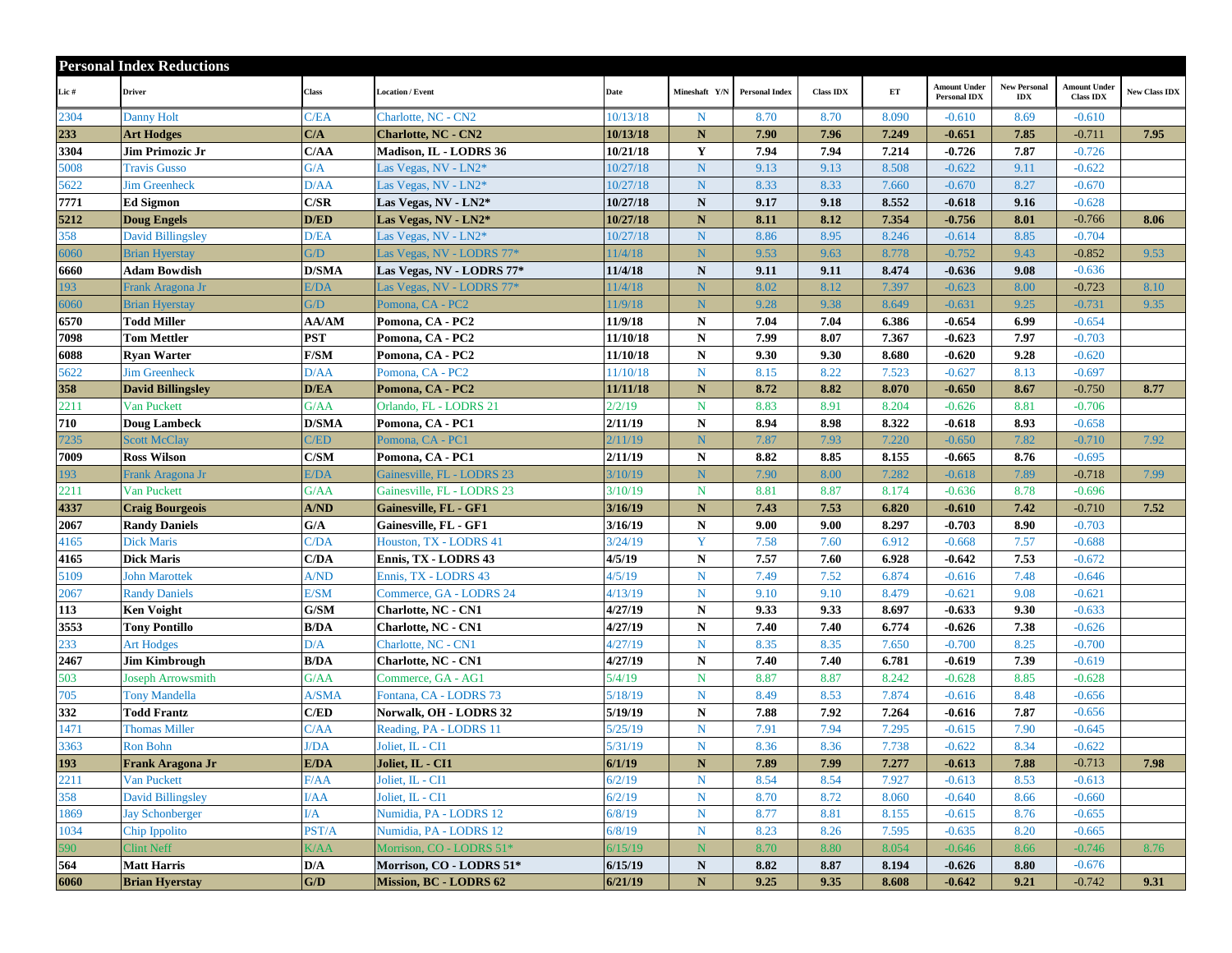|            | <b>Personal Index Reductions</b>        |                       |                                      |                      |                          |                       |                  |                |                                            |                            |                                         |               |
|------------|-----------------------------------------|-----------------------|--------------------------------------|----------------------|--------------------------|-----------------------|------------------|----------------|--------------------------------------------|----------------------------|-----------------------------------------|---------------|
| Lic#       | <b>Driver</b>                           | Class                 | <b>Location / Event</b>              | Date                 | Mineshaft Y/N            | <b>Personal Index</b> | <b>Class IDX</b> | $\mathbf{ET}$  | <b>Amount Under</b><br><b>Personal IDX</b> | <b>New Personal</b><br>IDX | <b>Amount Under</b><br><b>Class IDX</b> | New Class IDX |
| 3363       | <b>Ron Bohn</b>                         | <b>J/DA</b>           | Joliet, IL - LODRS 33                | 7/14/19              | $\mathbf N$              | 8.34                  | 8.36             | 7.725          | $-0.615$                                   | 8.33                       | $-0.635$                                |               |
| 7634       | Kurt Hugger                             | <b>PST</b>            | Sonoma, CA - LODRS 75                | 7/21/19              | Y                        | 8.07                  | 8.07             | 7.376          | $-0.694$                                   | 8.03                       | $-0.694$                                |               |
| 193        | Frank Aragona Jr                        | J/AA                  | Topeka, KS - LODRS 52                | 7/26/19              | $\mathbf N$              | 8.38                  | 8.38             | 7.731          | $-0.649$                                   | 8.34                       | $-0.649$                                |               |
| 654        | <b>Brandon Huhtala</b>                  | C/A                   | Kent, WA - SW1                       | 8/3/19               | ${\bf N}$                | 7.95                  | 7.95             | 7.316          | $-0.634$                                   | 7.92                       | $-0.634$                                |               |
| 705        | <b>Tony Mandella</b>                    | A/SMA                 | Kent, WA - SW1                       | 8/3/19               | $\mathbf N$              | 8.48                  | 8.53             | 7.853          | $-0.627$                                   | 8.46                       | $-0.677$                                |               |
| 1086       | <b>Mark Hopkins</b>                     | D/A                   | Atco, NJ - LODRS 14                  | 8/4/19               | $\mathbf N$              | 8.32                  | 8.35             | 7.697          | $-0.623$                                   | 8.30                       | $-0.653$                                |               |
| 469        | <b>Clark Smiley</b>                     | <b>BB/A</b>           | Tulsa, OK - LODRS 45                 | 8/4/19               | ${\bf N}$                | 7.93                  | 7.96             | 7.294          | $-0.636$                                   | 7.90                       | $-0.666$                                |               |
| 503        | <b>Joseph Arrowsmith</b>                | G/AA                  | Brainerd, MN - LODRS 54              | 8/11/19              | $\mathbf N$              | 8.85                  | 8.87             | 8.233          | $-0.617$                                   | 8.84                       | $-0.637$                                |               |
| 193        | Frank Aragona Jr                        | l/AA                  | Rising Sun, MD - LODRS 15            | 8/18/19              | N                        | 8.34                  | 8.38             | 7.710          | $-0.630$                                   | 8.31                       | $-0.670$                                |               |
| 3629       | <b>Jason Coan</b>                       | G/EA                  | <b>Bowling Green, KY - LODRS 35</b>  | 8/24/19              | ${\bf N}$                | 8.76                  | 8.83             | 8.116          | $-0.644$                                   | 8.72                       | $-0.714$                                | 8.82          |
| 3076       | <b>Robert Bailey</b>                    | A/ED                  | <b>Bowling Green, KY - LODRS 35</b>  | 8/24/19              | ${\bf N}$                | 7.24                  | 7.28             | 6.584          | $-0.656$                                   | 7.19                       | $-0.696$                                |               |
| 5109       | John Marottek                           | A/ND                  | Indianapolis, IN - II1               | 9/2/19               | ${\bf N}$                | 7.48                  | 7.52             | 6.843          | $-0.637$                                   | 7.45                       | $-0.677$                                |               |
| 224        | <b>Brad Plourd</b>                      | AA/AM                 | Indianapolis, IN - II1               | 9/2/19               | N                        | 7.04                  | 7.04             | 6.323          | $-0.717$                                   | 6.94                       | $-0.717$                                | 7.03          |
| 193        | Frank Aragona Jr                        | I/AA                  | Indianapolis, IN - II1               | 9/2/19               | N                        | 8.31                  | 8.38             | 7.602          | $-0.708$                                   | 8.21                       | $-0.778$                                | 8.31          |
| 1985       | <b>Don Eckel</b>                        | C/DA                  | Epping, NH - LODRS 16                | 9/8/19               | $\mathbf N$              | 7.58                  | 7.60             | 6.961          | $-0.619$                                   | 7.57                       | $-0.639$                                |               |
| 193        | Frank Aragona Jr                        | /AA                   | Epping, NH - LODRS 16                | 9/8/19               | N                        | 8.21                  | 8.31             | 7.574          | $-0.636$                                   | 8.18                       | $-0.736$                                | 8.28          |
| 104        | <b>Frank Affronti</b>                   | C/AA                  | Reading, PA - RP1                    | 9/14/19              | $N_{\odot}$              | 7.94                  | 7.94             | 7.326          | $-0.614$                                   | 7.93                       | $-0.614$                                |               |
| 1298       | <b>Christopher Piston</b>               | F/DA                  | Reading, PA - RP1                    | 9/14/19              | ${\bf N}$                | 8.74                  | 8.74             | 8.117          | $-0.623$                                   | 8.72                       | $-0.623$                                |               |
| 186        | <b>Tom Martino</b>                      | C/SM                  | Reading, PA - RP1                    | 9/15/19              | ${\bf N}$                | 8.85                  | 8.85             | 8.166          | $-0.684$                                   | 8.77                       | $-0.684$                                |               |
| 193        | Frank Aragona Jr                        | /AA                   | Reading, PA - RP1                    | 9/15/19              | N                        | 8.18                  | 8.28             | 7.481          | $-0.699$                                   | 8.09                       | $-0.799$                                | 8.19          |
| 330        | <b>Brian Browell</b>                    | D/D                   | Hebron, OH - CO1                     | 9/22/19              | ${\bf N}$                | 7.84                  | 7.86             | 7.211          | $-0.629$                                   | 7.82                       | $-0.649$                                |               |
| 5212       | <b>Doug Engels</b>                      | D/DA                  | Madison, IL - MI1                    | 9/28/19              | ${\bf N}$                | 8.01                  | 8.01             | 7.397          | $-0.613$                                   | 8.00                       | $-0.613$                                |               |
| 5021       | <b>Terry Ticel</b>                      | G/AA                  | Madison, IL - MI1                    | 9/28/19              | $\mathbf N$              | 8.86                  | 8.87             | 8.226          | $-0.634$                                   | 8.83                       | $-0.644$                                |               |
| 5622       | <b>Jim Greenheck</b>                    | D/AA                  | Madison, IL - MI1                    | 9/28/19              | ${\bf N}$                | 8.13                  | 8.22             | 7.514          | $-0.616$                                   | 8.12                       | $-0.706$                                |               |
| 353        | <b>Bruno Massel</b>                     | I/D                   | Madison, IL - MI1                    | 9/28/19              | $\mathbf N$              | 7.28                  | 7.32             | 6.662          | $-0.618$                                   | 7.27                       | $-0.658$                                |               |
| 1869       | <b>Jav Schonberger</b>                  | I/A                   | Dinwiddie, VA - LODRS 17             | 10/5/19              | ${\bf N}$                | 8.76                  | 8.81             | 8.110          | $-0.650$                                   | 8.71                       | $-0.700$                                |               |
| 1867       | <b>Richard Schonberger</b>              | <b>I/SM</b>           | Dinwiddie, VA - LODRS 17             | 10/5/19              | ${\bf N}$                | 9.56                  | 9.58             | 8.931          | $-0.629$                                   | 9.54                       | $-0.649$                                |               |
| 2067       | <b>Randy Daniels</b>                    | E/SM                  | Dinwiddie, VA - LODRS 17             | 10/6/19              | $\mathbf N$              | 9.08                  | 9.10             | 8.459          | $-0.621$                                   | 9.06                       | $-0.641$                                |               |
| 233        | <b>Art Hodges</b>                       | D/A                   | Charlotte, NC - CN2                  | 10/12/19             | N                        | 8.25                  | 8.35             | 7.632          | $-0.618$                                   | 8.24                       | $-0.718$                                | 8.34          |
| 2067       | <b>Randy Daniels</b>                    | E/SM                  | <b>Charlotte, NC - CN2</b>           | 10/12/19             | ${\bf N}$                | 9.06                  | 9.10             | 8.450          | $-0.610$                                   | 9.05                       | $-0.650$                                |               |
| 193        | Frank Aragona Jr                        | /AA                   | Charlotte, NC - CN2                  | 10/12/19             | N                        | 8.09                  | 8.19             | 7.460          | $-0.630$                                   | 8.06                       | $-0.730$                                | 8.16          |
| 4441       | <b>Adam Hickey</b>                      | <b>B/DA</b>           | Ennis, TX - DT1                      | 10/19/19             | ${\bf N}$                | 7.40                  | 7.40             | 6.777          | $-0.623$                                   | 7.38                       | $-0.623$                                |               |
| 4065       | <b>Chase Williams</b>                   | B/DA                  | Ennis, TX - DT1                      | 10/19/19             | ${\bf N}$                | 7.36                  | 7.40             | 6.732          | $-0.628$                                   | 7.34                       | $-0.668$                                |               |
| 353        | <b>Bruno Massel</b>                     | I/D                   | Ennis, TX - DT1                      | 10/19/19             | $\mathbf N$              | 7.27                  | 7.32             | 6.582          | $-0.688$                                   | 7.19                       | $-0.738$                                | 7.29          |
| 330        | <b>Brian Browell</b>                    | D/D                   | Ennis, TX - DT1                      | 10/19/19             | $\mathbf N$              | 7.82                  | 7.86             | 7.192          | $-0.628$                                   | 7.80                       | $-0.668$                                |               |
| 2115       | <b>Joel Warren</b>                      | H/AA                  | Rockingham, NC - LODRS 26            | 10/20/19             | ${\bf N}$                | 9.22                  | 9.22             | 8.598          | $-0.622$                                   | 9.20                       | $-0.622$                                |               |
| 5622       | <b>Jim Greenheck</b>                    | D/AA                  | Las Vegas, NV - LN2*                 | 11/2/19              | Y                        | 8.23                  | 8.33             | 7.535          | $-0.695$                                   | 8.19                       | $-0.795$                                | 8.29          |
| 193        | Frank Aragona Jr                        | I/AA                  | Las Vegas, NV - LN2*                 | 11/2/19              |                          | 8.16                  | 8.26             | 7.489          | $-0.671$                                   | 8.14                       | $-0.771$                                | 8.24          |
| 7342       | <b>Matthew Dahl</b>                     | <b>A/SMA</b>          | Las Vegas, NV - LODRS 77*            | 11/9/19              | ${\bf N}$                | 8.65                  | 8.65             | 7.997          | $-0.653$                                   | 8.60                       | $-0.653$                                |               |
| 233<br>800 | <b>Art Hodges</b><br><b>Jason Grima</b> | D/A<br>B/A            | Pomona, CA - PC2                     | 11/16/19<br>11/16/19 | $\mathbf N$              | 8.24<br>7.66          | 8.34             | 7.613<br>7.035 | $-0.627$                                   | 8.22<br>7.64               | $-0.727$<br>$-0.625$                    | 8.32          |
| 2885       | <b>David Rampy</b>                      | A/EA                  | Pomona, CA - PC2<br>Pomona, CA - PC2 | 11/16/19             | $\mathbf N$<br>${\bf N}$ | 7.82                  | 7.66<br>7.91     | 7.205          | $-0.625$<br>$-0.615$                       | 7.81                       | $-0.705$                                |               |
| 2112       | <b>Jenny Treadwell</b>                  | E/EA                  | Orlando, FL - LODRS 21               | 2/2/20               | ${\bf N}$                | 8.95                  | 8.95             | 8.312          | $-0.638$                                   | 8.92                       | $-0.638$                                |               |
| 4254       | <b>Scott Benham</b>                     | B/T                   | Orlando, FL - LODRS 21               | 2/2/20               | ${\bf N}$                | 8.73                  | 8.80             | 8.061          | $-0.669$                                   | 8.67                       | $-0.739$                                | 8.77          |
| 7189       | Dean Carter                             | <b>B/ND</b>           | Pomona, CA - PC1                     | 2/8/20               | Y                        | 7.56                  | 7.56             | 6.900          | $-0.660$                                   | 7.55                       | $-0.660$                                |               |
| 7189       | <b>Dean Carter</b>                      | B/ND                  | <b>Chandler, AZ - PA1</b>            | 2/23/20              | ${\bf N}$                | 7.55                  | 7.56             | 6.904          | $-0.646$                                   | 7.51                       | $-0.656$                                |               |
| 705        | <b>Tony Mandella</b>                    | A/SMA                 | Tucson, AZ - LODRS 71*               | 3/1/20               | $\mathbf Y$              | 8.68                  | 8.75             | 8.000          | $-0.680$                                   | 8.65                       | $-0.750$                                |               |
| 2211       | Van Puckett                             | ${\bf F}/\mathbf{AA}$ | Gainesville, FL - LODRS 23           | 3/7/20               | ${\bf N}$                | 8.53                  | 8.54             | 7.920          | $-0.610$                                   | 8.52                       | $-0.620$                                |               |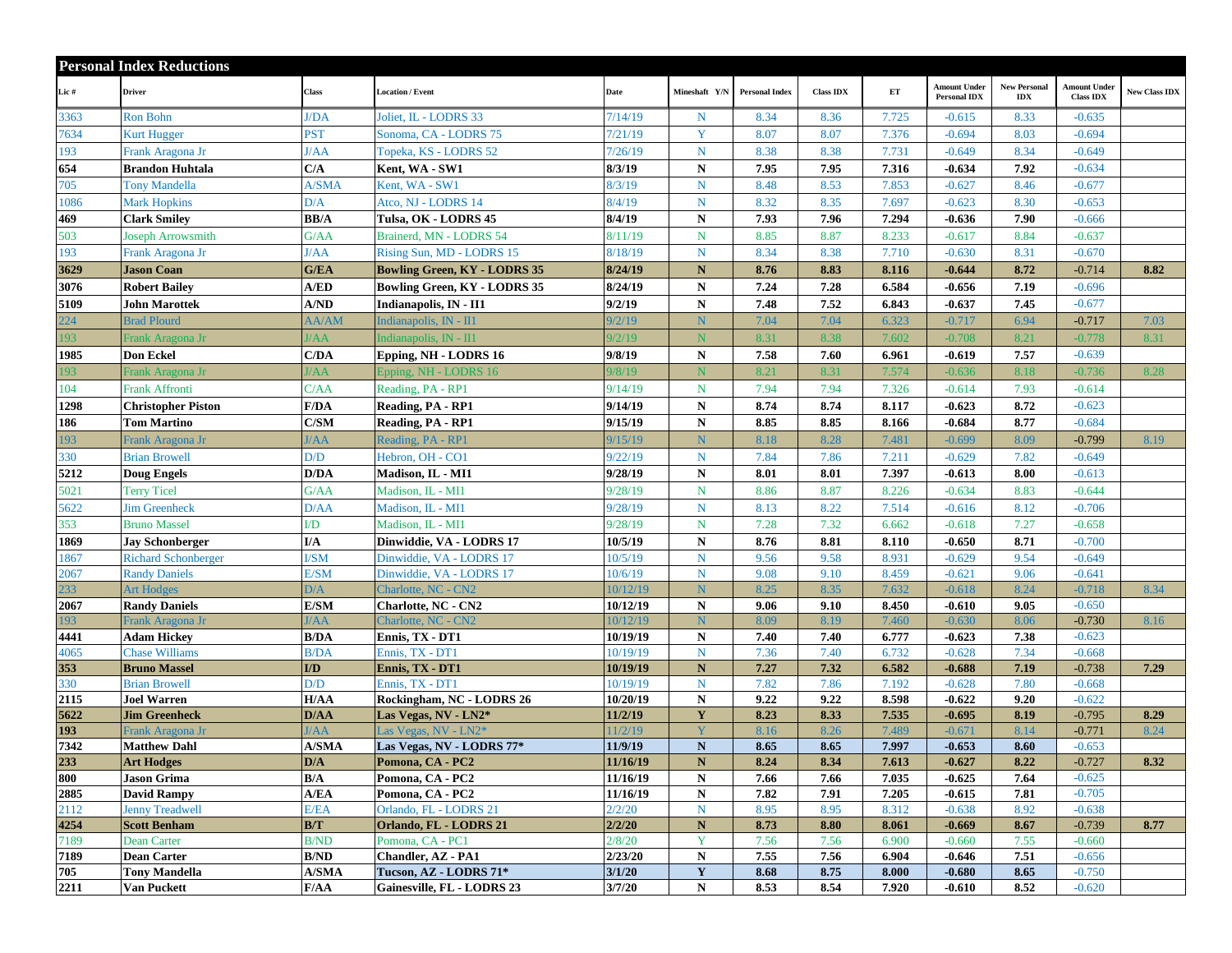|       | <b>Personal Index Reductions</b> |              |                                       |          |               |                       |                  |       |                                            |                                   |                                         |                      |
|-------|----------------------------------|--------------|---------------------------------------|----------|---------------|-----------------------|------------------|-------|--------------------------------------------|-----------------------------------|-----------------------------------------|----------------------|
| Lic # | <b>Driver</b>                    | Class        | <b>Location / Event</b>               | Date     | Mineshaft Y/N | <b>Personal Index</b> | <b>Class IDX</b> | ET    | <b>Amount Under</b><br><b>Personal IDX</b> | <b>New Personal</b><br><b>IDX</b> | <b>Amount Under</b><br><b>Class IDX</b> | <b>New Class IDX</b> |
| 205   | <b>Ed Federkeil</b>              | B/AA         | Gainesville, FL - LODRS 23            | 3/8/20   | $\mathbf N$   | 7.62                  | 7.62             | 6.990 | $-0.630$                                   | 7.59                              | $-0.630$                                |                      |
| 104   | Frank Affronti                   | E/AA         | Gainesville, FL - LODRS 23            | 3/8/20   | N             | 8.26                  | 8.26             | 7.618 | $-0.642$                                   | 8.22                              | $-0.642$                                |                      |
| 503   | Joseph Arrowsmith                | G/AA         | Gainesville, FL - GF1                 | 3/13/20  | N             | 8.84                  | 8.87             | 8.211 | $-0.629$                                   | 8.82                              | $-0.659$                                |                      |
| 2067  | <b>Randy Daniels</b>             | D/SM         | Gainesville, FL - GF1                 | 3/13/20  | $\mathbf N$   | 9.04                  | 9.04             | 8.421 | $-0.619$                                   | 9.03                              | $-0.619$                                |                      |
| 2467  | <b>Jim Kimbrough</b>             | C/ED         | Gainesville, FL - GF1                 | 3/13/20  | $\mathbf N$   | 7.92                  | 7.92             | 7.294 | $-0.626$                                   | 7.90                              | $-0.626$                                |                      |
| 6317  | <b>Derek Menholt</b>             | <b>AA/PM</b> | Denver, CO - LODRS 51*                | 6/20/20  | ${\bf N}$     | 6.85                  | 6.85             | 6.183 | $-0.667$                                   | 6.79                              | $-0.667$                                |                      |
| 1937  | Lee Zane                         | F/DA         | Epping, NH - LODRS 11                 | 6/21/20  | $\mathbf N$   | 8.74                  | 8.74             | 8.118 | $-0.622$                                   | 8.72                              | $-0.622$                                |                      |
| 7235  | <b>Scott McClay</b>              | C/ED         | Sonoma, CA - LODRS 72                 | 7/17/20  | $\mathbf N$   | 7.82                  | 7.92             | 7.206 | $-0.614$                                   | 7.81                              | $-0.714$                                | 7.91                 |
| 5450  | <b>Steve Matusek</b>             | <b>AA/PM</b> | Topeka, KS - LODRS 53                 | 7/26/20  | ${\bf N}$     | 6.68                  | 6.68             | 6.014 | $-0.666$                                   | 6.62                              | $-0.666$                                |                      |
| 1937  | Lee Zane                         | F/DA         | Epping, NH - EN1 (Sportsnationals)    | 8/23/20  | $\mathbf N$   | 8.72                  | 8.74             | 8.085 | $-0.635$                                   | 8.69                              | $-0.655$                                |                      |
| 1867  | <b>Richard Schonberger</b>       | <b>I/SM</b>  | Epping, NH - EN1 (Sportsnationals)    | 8/23/20  | ${\bf N}$     | 9.54                  | 9.58             | 8.929 | $-0.611$                                   | 9.53                              | $-0.651$                                |                      |
| 3996  | <b>Chad Voges</b>                | K/AA         | Indianapolis, IN - II1                | 9/5/20   | ${\bf N}$     | 8.18                  | 8.24             | 7.562 | $-0.618$                                   | 8.17                              | $-0.678$                                |                      |
| 203   | <b>Gary Coccaro</b>              | H/AA         | Indianapolis, IN - II1                | 9/5/20   | ${\bf N}$     | 9.22                  | 9.22             | 8.579 | $-0.641$                                   | 9.18                              | $-0.641$                                |                      |
| 104   | Frank Affronti                   | C/AA         | Indianapolis, IN - II1                | 9/5/20   | ${\bf N}$     | 7.93                  | 7.94             | 7.246 | $-0.684$                                   | 7.85                              | $-0.694$                                |                      |
| 193   | Frank Aragona Jr                 | /AA          | Indianapolis, IN - II1                | 9/5/20   | N             | 8.04                  | 8.14             | 7.427 | $-0.613$                                   | 8.03                              | $-0.713$                                | 8.13                 |
| 340   | <b>Terry Smith</b>               | A/DA         | Indianapolis, IN - II1                | 9/5/20   | N             | 7.07                  | 7.09             | 6.448 | $-0.622$                                   | 7.05                              | $-0.642$                                |                      |
| 564   | <b>Matt Harris</b>               | E/A          | Indianapolis, IN - II1                | 9/5/20   | ${\bf N}$     | 8.30                  | 8.35             | 7.672 | $-0.628$                                   | 8.28                              | $-0.678$                                |                      |
| 332   | <b>Todd Frantz</b>               | A/EA         | Indianapolis, IN - II1                | 9/5/20   | N             | 7.91                  | 7.91             | 7.284 | $-0.626$                                   | 7.89                              | $-0.626$                                |                      |
| 4337  | <b>Craig Bourgeois</b>           | <b>B/ND</b>  | Indianapolis, IN - II1                | 9/5/20   | ${\bf N}$     | 7.46                  | 7.56             | 6.807 | $-0.653$                                   | 7.41                              | $-0.753$                                | 7.51                 |
| 503   | <b>Joseph Arrowsmith</b>         | G/AA         | Earlyille, IA - LODRS 54              | 9/13/20  | $\mathbf N$   | 8.82                  | 8.87             | 8.185 | $-0.635$                                   | 8.79                              | $-0.685$                                |                      |
| 406D  | <b>Don Thomas</b>                | <b>B/ED</b>  | Ennis, TX - LODRS 46                  | 9/20/20  | ${\bf N}$     | 7.45                  | 7.48             | 6.829 | $-0.621$                                   | 7.43                              | $-0.651$                                |                      |
| 5622  | <b>im Greenheck</b>              | C/AA         | Madison, IL - LODRS 34                | 9/25/20  | N             | 7.84                  | 7.94             | 7.213 | $-0.627$                                   | 7.82                              | $-0.727$                                | 7.92                 |
|       | <b>Ron Bohn</b>                  | <b>J/DA</b>  |                                       | 9/27/20  | ${\bf N}$     | 8.33                  | 8.36             | 7.716 | $-0.614$                                   | 8.32                              | $-0.644$                                |                      |
| 3363  |                                  |              | Madison, IL - LODRS 35                |          |               |                       |                  | 8.020 |                                            |                                   | $-0.700$                                |                      |
| 358   | <b>David Billingsley</b>         | I/AA         | Madison, IL - LODRS 35                | 9/27/20  | N             | 8.66                  | 8.72             |       | $-0.640$                                   | 8.62                              |                                         |                      |
| 5008  | <b>Travis Gusso</b>              | G/A          | Madison, IL - LODRS 35                | 9/27/20  | ${\bf N}$     | 8.98                  | 9.00             | 8.332 | $-0.648$                                   | 8.94                              | $-0.668$                                |                      |
| 1937  | <b>Lee Zane</b>                  | F/DA         | Dinwiddie, VA - LODRS 15              | 10/2/20  | Y             | 8.69                  | 8.74             | 8.027 | $-0.663$                                   | 8.68                              | $-0.713$                                |                      |
| 260   | <b>Paul Daigrepont</b>           | <b>AA/PM</b> | Dinwiddie, VA - LODRS 15              | 10/2/20  | Y             | 6.68                  | 6.68             | 5.976 | $-0.704$                                   | 6.63                              | $-0.704$                                |                      |
| 1931  | <b>Ronald Proctor</b>            | C/DA         | Dinwiddie, VA - LODRS 15              | 10/2/20  | Y             | 7.60                  | 7.60             | 6.882 | $-0.718$                                   | 7.54                              | $-0.718$                                |                      |
| 5233  | <b>Taylor Chomiski</b>           | D/A          | Dinwiddie, VA - LODRS 15              | 10/2/20  | Y             | 8.32                  | 8.32             | 7.658 | $-0.662$                                   | 8.31                              | $-0.662$                                |                      |
| 2067  | <b>Randy Daniels</b>             | D/SM         | Dinwiddie, VA - LODRS 16              | 10/4/20  | Y             | 9.03                  | 9.04             | 8.323 | $-0.707$                                   | 8.98                              | $-0.717$                                |                      |
| 1471  | <b>Thomas Miller</b>             | C/AA         | Dinwiddie, VA - LODRS 16              | 10/4/20  | Y             | 7.90                  | 7.92             | 7.219 | $-0.681$                                   | 7.87                              | $-0.701$                                |                      |
| 161   | <b>Richard Preiser</b>           | H/EA         | Dinwiddie, VA - LODRS 16              | 10/4/20  | Y             | 9.56                  | 9.56             | 8.900 | $-0.660$                                   | 9.55                              | $-0.660$                                |                      |
| 5233  | <b>Tavlor Chomiski</b>           | D/A          | Dinwiddie, VA - LODRS 16              | 10/4/20  | Y             | 8.31                  | 8.32             | 7.649 | $-0.661$                                   | 8.30                              | $-0.671$                                |                      |
| 4065  | <b>Chase Williams</b>            | <b>B/DA</b>  | Madison, IL - MI1                     | 10/5/20  | Y             | 7.34                  | 7.40             | 6.641 | $-0.699$                                   | 7.30                              | $-0.759$                                |                      |
| 5622  | <b>Jim Greenheck</b>             | C/AA         | Madison, IL - MI1                     | 10/5/20  | Y             | 7.82                  | 7.92             | 7.121 | $-0.699$                                   | 7.78                              | $-0.799$                                | 7.88                 |
| 590   | <b>Clint Neff</b>                | K/AA         | Madison, IL - MI1                     | 10/5/20  | Y             | 8.14                  | 8.24             | 7.445 | $-0.695$                                   | 8.10                              | $-0.795$                                | 8.20                 |
| 240   | <b>Steve Schumacher</b>          | C/EA         | Rockingham, NC - LODRS 26             | 10/17/20 | ${\bf N}$     | 8.70                  | 8.70             | 8.060 | $-0.640$                                   | 8.66                              | $-0.640$                                |                      |
| 161   | <b>Richard Preiser</b>           | <b>H/EA</b>  | Rockingham, NC - LODRS 26             | 10/17/20 | ${\bf N}$     | 9.55                  | 9.56             | 8.914 | $-0.636$                                   | 9.52                              | $-0.646$                                |                      |
| 224   | <b>Brad Plourd</b>               | AA/AM        | Ennis. TX - DT1                       | 10/18/20 | $\mathbf Y$   | 6.94                  | 7.03             | 6.271 | $-0.669$                                   | 6.93                              | $-0.759$                                |                      |
| 2112  | <b>Jenny Treadwell</b>           | E/EA         | Las Vegas, NV - LODRS 76              | 10/23/20 | $\mathbf N$   | 9.05                  | 9.08             | 8.430 | $-0.620$                                   | 9.03                              | $-0.650$                                |                      |
| 211   | <b>Glen Treadwell</b>            | E/ED         | Las Vegas, NV - LODRS 76              | 10/23/20 | ${\bf N}$     | 9.06                  | 9.06             | 8.400 | $-0.660$                                   | 9.00                              | $-0.660$                                |                      |
| 4483  | John Clegg                       | CC/A         | Houston, TX - HT1                     | 10/24/20 | $\mathbf N$   | 7.55                  | 7.55             | 6.832 | $-0.718$                                   | 7.45                              | $-0.718$                                | 7.54                 |
| 4800  | <b>Keith Hall</b>                | G/A          | Houston, TX - HT1                     | 10/24/20 | ${\bf N}$     | 9.00                  | 9.00             | 8.300 | $-0.700$                                   | 8.90                              | $-0.700$                                |                      |
| 503   | <b>Joseph Arrowsmith</b>         | G/AA         | Houston, TX - HT1                     | 10/24/20 | $\mathbf N$   | 8.79                  | 8.87             | 8.019 | $-0.771$                                   | 8.69                              | $-0.851$                                | 8.77                 |
| 205   | <b>Ed Federkeil</b>              | B/AA         | Las Vegas, NV - LN1*                  | 10/31/20 | ${\bf N}$     | 7.68                  | 7.71             | 7.032 | $-0.648$                                   | 7.64                              | $-0.678$                                |                      |
| 5212  | <b>Doug Engels</b>               | D/D          | Las Vegas, NV - LN1*                  | 10/31/20 | ${\bf N}$     | 7.93                  | 7.95             | 7.269 | $-0.661$                                   | 7.87                              | $-0.681$                                |                      |
| 703   | Joe Mozeris                      | <b>B/ED</b>  | Las Vegas, NV - 710 (SPORTSnationals) | 11/5/20  | N             | 7.56                  | 7.56             | 6.949 | $-0.611$                                   | 7.55                              | $-0.611$                                |                      |
| 233   | <b>Art Hodges</b>                | C/A          | Orlando, FL - LODRS 21                | 2/6/21   | ${\bf N}$     | 7.85                  | 7.95             | 7.225 | $-0.625$                                   | 7.83                              | $-0.725$                                | 7.93                 |
| 107M  | <b>Wes Leopold</b>               | A/SMA        | Gainesville, FL - LODRS 22            | 3/7/21   | ${\bf N}$     | 8.53                  | 8.53             | 7.867 | $-0.663$                                   | 8.47                              | $-0.663$                                |                      |
| 427   | <b>Jarrod Granier</b>            | G/A          | Gainesville, FL - LODRS 22            | 3/7/21   | $\mathbf N$   | 9.00                  | 9.00             | 8.373 | $-0.627$                                   | 8.98                              | $-0.627$                                |                      |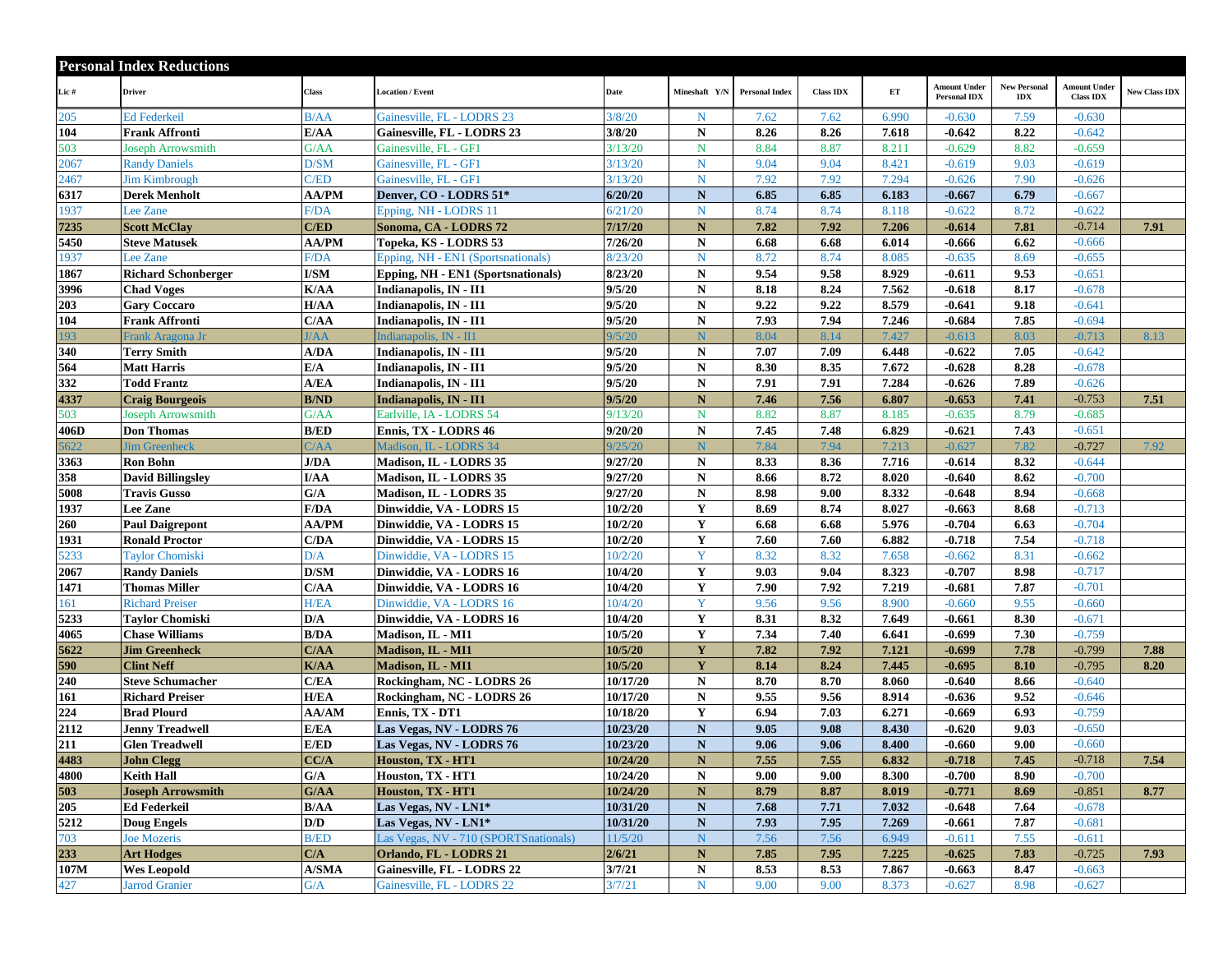|      | <b>Personal Index Reductions</b> |                                   |                                   |                      |               |                       |                  |       |                                            |                                       |                                         |                      |
|------|----------------------------------|-----------------------------------|-----------------------------------|----------------------|---------------|-----------------------|------------------|-------|--------------------------------------------|---------------------------------------|-----------------------------------------|----------------------|
| Lic# | <b>Driver</b>                    | Class                             | <b>Location / Event</b>           | Date                 | Mineshaft Y/N | <b>Personal Index</b> | <b>Class IDX</b> | ET    | <b>Amount Under</b><br><b>Personal IDX</b> | <b>New Personal</b><br>$\mathbf{IDX}$ | <b>Amount Under</b><br><b>Class IDX</b> | <b>New Class IDX</b> |
| 213  | <b>David Eaton</b>               | A/A                               | Gainesville, FL - LODRS 22        | 3/7/21               | ${\bf N}$     | 7.17                  | 7.17             | 6.513 | $-0.657$                                   | 7.12                                  | $-0.657$                                |                      |
| 3002 | <b>Patrick Ross</b>              | F/A                               | Gainesville, FL - GF1             | 3/12/21              | Y             | 8.64                  | 8.64             | 7.941 | $-0.699$                                   | 8.60                                  | $-0.699$                                |                      |
| 1235 | Peter D'Agnolo                   | D/SMA                             | Gainesville, FL - GF1             | 3/12/21              | Y             | 8.98                  | 8.98             | 8.308 | $-0.672$                                   | 8.96                                  | $-0.672$                                |                      |
| 430E | <b>Erica Enders</b>              | A/SM                              | Gainesville, FL - GF1             | 3/12/21              | Y             | 8.45                  | 8.45             | 7.755 | $-0.695$                                   | 8.41                                  | $-0.695$                                |                      |
| 4487 | Sean Dodd                        | F/AA                              | Houston, TX - LODRS 42            | 4/11/21              | N             | 8.54                  | 8.54             | 7.891 | $-0.649$                                   | 8.50                                  | $-0.649$                                |                      |
| 406D | <b>Don Thomas</b>                | C/ED                              | Houston, TX - LODRS 42            | 4/11/21              | N             | 7.88                  | 7.91             | 7.206 | $-0.674$                                   | 7.81                                  | $-0.704$                                |                      |
| 402  | David Janac                      | <b>FS/SM</b>                      | Houston, TX - LODRS 42            | 4/11/21              | $\mathbf N$   | 8.55                  | 8.55             | 7.848 | $-0.702$                                   | 8.45                                  | $-0.702$                                |                      |
| 4440 | <b>Kevin Self</b>                | <b>F/EA</b>                       | Houston, TX - LODRS 42            | 4/11/21              | $\mathbf N$   | 8.32                  | 8.41             | 7.674 | $-0.646$                                   | 8.28                                  | $-0.736$                                | 8.38                 |
| 4025 | <b>Joey Tanksley</b>             | C/DA                              | Houston, TX - LODRS 42            | 4/11/21              | ${\bf N}$     | 7.60                  | 7.60             | 6.950 | $-0.650$                                   | 7.55                                  | $-0.650$                                |                      |
| 4171 | <b>Rodger Brogdon</b>            | C/SM                              | Houston, TX - LODRS 42            | 4/11/21              | $\mathbf N$   | 8.85                  | 8.85             | 8.166 | $-0.684$                                   | 8.77                                  | $-0.684$                                |                      |
| 767  | Tibor Kadar                      | D/EA                              | Las Vegas, NV - LN1*              | 4/18/21              | $\mathbf N$   | 8.89                  | 8.89             | 8.255 | $-0.635$                                   | 8.86                                  | $-0.635$                                |                      |
| 394  | <b>Greg Kamplain</b>             | C/DA                              | Ennis, TX - LODRS 43              | 5/14/21              | $\mathbf N$   | 7.56                  | 7.60             | 6.949 | $-0.611$                                   | 7.55                                  | $-0.651$                                |                      |
| 330  | <b>Brian Browell</b>             | D/D                               | Ennis, TX - LODRS 43              | 5/14/21              | $\mathbf N$   | 7.80                  | 7.86             | 7.159 | $-0.641$                                   | 7.76                                  | $-0.701$                                |                      |
| 1235 | Peter D'Agnolo                   | <b>D/SMA</b>                      | <b>Charlotte, NC - CN1</b>        | $\overline{5/15/21}$ | ${\bf N}$     | 8.96                  | 8.98             | 8.326 | $-0.634$                                   | 8.93                                  | $-0.654$                                |                      |
| 2304 | <b>Danny Holt</b>                | C/EA                              | <b>Charlotte, NC - CN1</b>        | 5/15/21              | N             | 8.69                  | 8.70             | 8.065 | $-0.625$                                   | 8.67                                  | $-0.635$                                |                      |
| 3308 | <b>John Frech</b>                | F/D                               | <b>Charlotte, NC - CN1</b>        | 5/15/21              | ${\bf N}$     | 8.59                  | 8.59             | 7.935 | $-0.655$                                   | 8.54                                  | $-0.655$                                |                      |
| 1340 | <b>John Cerbone</b>              | <b>FS/SM</b>                      | <b>Charlotte, NC - CN1</b>        | 5/15/21              | $\mathbf N$   | 8.55                  | 8.55             | 7.790 | $-0.760$                                   | 8.45                                  | $-0.760$                                | 8.49                 |
| 777A | <b>Phil Cocuzza</b>              | A/SMA                             | Woodburn, OR - LODRS 62           | 7/9/21               | $\mathbf N$   | 8.53                  | 8.53             | 7.914 | $-0.616$                                   | 8.52                                  | $-0.616$                                |                      |
| 7000 | <b>Craig Schuck</b>              | I/D                               | Sonoma, CA - SC1                  | 7/24/21              | ${\bf N}$     | 7.23                  | 7.29             | 6.530 | $-0.700$                                   | 7.13                                  | $-0.760$                                | 7.23                 |
| 394  | <b>Greg Kamplain</b>             | C/DA                              | Indianapolis, IN - LODRS 33       | 8/8/21               | N             | 7.55                  | 7.60             | 6.940 | $-0.610$                                   | 7.54                                  | $-0.660$                                |                      |
| 353  | <b>Bruno Massel</b>              | CC/AT                             | Great Bend, KS - LODRS 54         | 8/8/21               | N             | 7.86                  | 7.86             | 7.243 | $-0.617$                                   | 7.85                                  | $-0.617$                                |                      |
| 361  | <b>Bo Butner</b>                 | B/AA                              | Topeka, KS - TK1                  | 8/14/21              | ${\bf N}$     | 7.62                  | 7.62             | 6.992 | $-0.628$                                   | 7.60                                  | $-0.628$                                |                      |
| 564  | <b>Matt Harris</b>               | F/A                               | Topeka, KS - TK1                  | 8/14/21              | N             | 8.64                  | 8.64             | 8.026 | $-0.614$                                   | 8.63                                  | $-0.614$                                |                      |
| 353  | <b>Bruno Massel</b>              | CC/AT                             | Topeka, KS - TK1                  | 8/14/21              | N             | 7.82                  | 7.83             | 7.186 | $-0.634$                                   | 7.79                                  | $-0.644$                                |                      |
| 5008 | <b>Travis Gusso</b>              | C/SM                              | Indianapolis, IN - II1            | 9/3/21               | ${\bf N}$     | 8.85                  | 8.85             | 8.195 | $-0.655$                                   | 8.80                                  | $-0.655$                                |                      |
| 373  | <b>Bill Skillman</b>             | <b>FS/SM</b>                      | Indianapolis, IN - II1            | 9/3/21               | ${\bf N}$     | 8.49                  | 8.49             | 7.864 | $-0.626$                                   | 8.47                                  | $-0.626$                                |                      |
| 193  | Frank Aragona Jr                 | J/AA                              | Indianapolis, IN - II1            | 9/3/21               | $\mathbf N$   | 8.03                  | 8.13             | 7.400 | $-0.630$                                   | 8.00                                  | $-0.730$                                | 8.10                 |
| 3002 | <b>Patrick Ross</b>              | F/A                               | Reading, PA - RP1                 | 9/10/21              | ${\bf N}$     | 8.60                  | 8.64             | 7.970 | $-0.630$                                   | 8.57                                  | $-0.670$                                |                      |
| 353  | <b>Bruno Massel</b>              | CC/AT                             | Chandler, AZ - LODRS 72           | 9/10/21              | N             | 7.79                  | 7.83             | 7.177 | $-0.613$                                   | 7.78                                  | $-0.653$                                |                      |
| 1034 | <b>Chip Ippolito</b>             | PST/A                             | Reading, PA - RP1                 | 9/12/21              | ${\bf N}$     | 8.20                  | 8.26             | 7.589 | $-0.611$                                   | 8.19                                  | $-0.671$                                |                      |
| 1571 | <b>Michele Costa</b>             | G/EA                              | Dinwiddie, VA - LODRS 15          | 9/24/21              | $\mathbf Y$   | 8.82                  | 8.82             | 8.139 | $-0.681$                                   | 8.79                                  | $-0.681$                                |                      |
| 2467 | <b>Jim Kimbrough</b>             | C/ED                              | Dinwiddie, VA - LODRS 15          | 9/24/21              | $\mathbf Y$   | 7.90                  | 7.91             | 7.210 | $-0.690$                                   | 7.86                                  | $-0.700$                                |                      |
| 358  | <b>David Billingsley</b>         | C/EA                              | Madison, IL - MI1                 | 9/25/21              | Y             | 8.70                  | 8.70             | 8.028 | $-0.672$                                   | 8.68                                  | $-0.672$                                |                      |
| 503  | <b>Joseph Arrowsmith</b>         | F/AA                              | Madison, IL - MI1                 | 9/25/21              | Y             | 8.54                  | 8.54             | 7.844 | $-0.696$                                   | 8.50                                  | $-0.696$                                |                      |
| 379  | Allen Wilson                     | A/EA                              | Madison, IL - LODRS 35            | 10/1/21              | $\mathbf N$   | 7.91                  | 7.91             | 7.255 | $-0.655$                                   | 7.86                                  | $-0.655$                                |                      |
| 5233 | <b>Tavlor Chomiski</b>           | A/SM                              | Ennis, TX - DT1                   | 10/8/21              | ${\bf N}$     | 8.45                  | 8.45             | 7.744 | $-0.706$                                   | 8.35                                  | $-0.706$                                |                      |
| 590  | <b>Clint Neff</b>                | K/AA                              | Ennis, TX - DT1                   | 10/9/21              | ${\bf N}$     | 8.10                  | 8.20             | 7.475 | $-0.625$                                   | 8.08                                  | $-0.725$                                | 8.18                 |
| 777A | <b>Phil Cocuzza</b>              | <b>A/SMA</b>                      | Las Vegas, NV - LODRS 74*         | 10/8/21              | ${\bf N}$     | 8.64                  | 8.65             | 7.986 | $-0.654$                                   | 8.59                                  | $-0.664$                                |                      |
| 353  | <b>Bruno Massel</b>              | CC/AT                             | Las Vegas, NV - LODRS 74*         | 10/9/21              | ${\bf N}$     | 7.82                  | 7.87             | 7.198 | $-0.622$                                   | 7.80                                  | $-0.672$                                |                      |
| 1086 | <b>Mark Hopkins</b>              | D/A                               | Rising Sun, MD - LODRS 17         | 10/9/21              | ${\bf N}$     | 8.30                  | 8.32             | 7.617 | $-0.683$                                   | 8.22                                  | $-0.703$                                |                      |
| 1057 | Calvin Hill                      | I/A                               | Rising Sun, MD - LODRS 17         | 10/9/21              | N             | 8.81                  | 8.81             | 8.191 | $-0.619$                                   | 8.80                                  | $-0.619$                                |                      |
| 510U | <b>Scott Linder</b>              | A/A                               | Las Vegas, NV - LN2*              | 10/30/21             | $N_{\odot}$   | 7.24                  | 7.24             | 6.623 | $-0.617$                                   | 7.23                                  | $-0.617$                                |                      |
| 353  | <b>Bruno Massel</b>              | CC/AT                             | Las Vegas, NV - LN2*              | 10/30/21             | $\mathbf N$   | 7.80                  | 7.90             | 7.099 | $-0.701$                                   | 7.70                                  | $-0.801$                                | 7.80                 |
| 503  | <b>Joseph Arrowsmith</b>         | F/AA                              | Las Vegas, NV - LODRS 77*         | 11/7/21              | ${\bf N}$     | 8.62                  | 8.66             | 7.976 | $-0.644$                                   | 8.58                                  | $-0.684$                                |                      |
| 703  | <b>Joe Mozeris</b>               | B/ED                              | Las Vegas, NV - LODRS 77*         | 11/7/21              | $\mathbf N$   | 7.55                  | 7.56             | 6.936 | $-0.614$                                   | 7.54                                  | $-0.624$                                |                      |
| 7189 | <b>Dean Carter</b>               | $\mathbf{A}/\mathbf{N}\mathbf{D}$ | Pomona, CA - PC2                  | 11/12/21             | $\mathbf N$   | 7.52                  | 7.52             | 6.892 | $-0.628$                                   | 7.50                                  | $-0.628$                                |                      |
| 427  | <b>Jarrod Granier</b>            | G/A                               | <b>Belle Rose, LA - LODRS 41</b>  | 2/27/22              | $\mathbf N$   | 8.98                  | 9.00             | 8.358 | $-0.622$                                   | 8.96                                  | $-0.642$                                |                      |
| 2105 | <b>Doug Winters</b>              | <b>AA/PM</b>                      | <b>Gainesville, FL - LODRS 22</b> | 3/6/22               | ${\bf N}$     | 6.68                  | 6.68             | 5.925 | $-0.755$                                   | 6.58                                  | $-0.755$                                | 6.63                 |
| 104  | <b>Frank Affronti</b>            | <b>D/SMA</b>                      | Gainesville, FL - LODRS 22        | 3/7/22               | $\mathbf N$   | 8.98                  | 8.98             | 8.351 | $-0.629$                                   | 8.96                                  | $-0.629$                                |                      |
| 357  | <b>Rick Brown</b>                | B/TA                              | Noble, OK - LODRS 42              | 3/27/22              | $\mathbf N$   | 8.82                  | 8.88             | 8.195 | $-0.625$                                   | 8.80                                  | $-0.685$                                |                      |